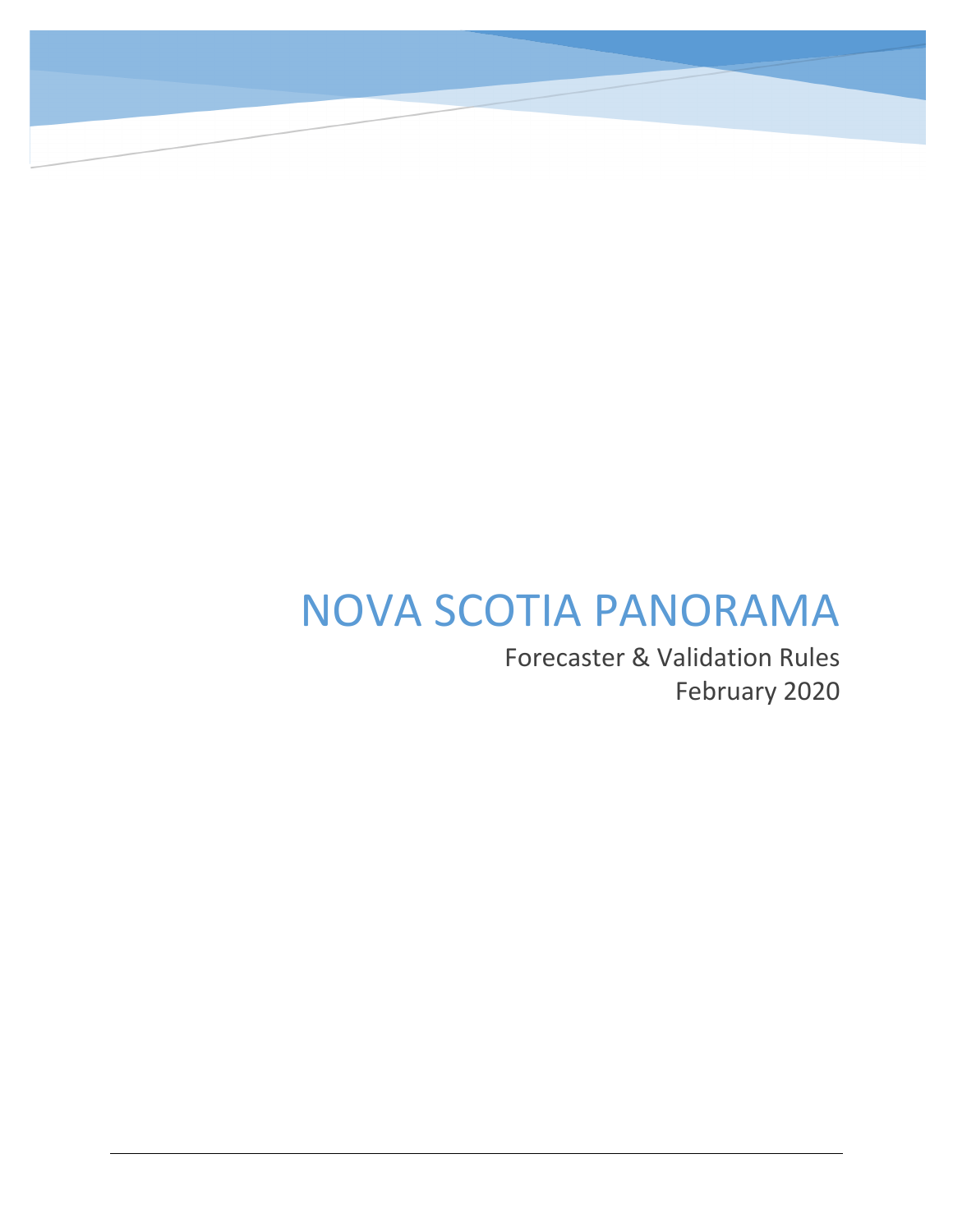# **TABLE OF CONTENTS:**

| Purpose of the Document                                                 | $\overline{\mathbf{2}}$ |
|-------------------------------------------------------------------------|-------------------------|
| What is the Panorama Forecaster?                                        | 3                       |
| What Immunization Schedules are covered by the Forecaster?              | $\overline{\mathbf{3}}$ |
| <b>Immunization Details Display</b>                                     | 4                       |
| <b>Forecaster Column Definitions</b>                                    | 5                       |
| Panorama Forecaster Basics                                              | 6                       |
| Forecaster and Validation Rules by Immunizing Agent                     |                         |
| DTaP-IPV-Hib, Tdap, IPV, Td (Schedule - Age at Dose 1: < 7 Years)       | $\overline{\mathbf{z}}$ |
| Tdap-IPV, Tdap, Td (Schedule - Age at Dose 1: ≥ 7 Years to < 18 Years)  | 8                       |
| Tdap-IPV, Td, IPV (Schedule - Age at Dose 1: ≥ 18 Years)                | 9                       |
| Validation of D, d, T, aP, IPV, Hib Immunogens                          | 10                      |
| <b>HB-REGULAR</b>                                                       | 11                      |
| Other HB Agents                                                         | 12                      |
| $HPV-4$                                                                 | 13                      |
| MEN-C-C                                                                 | 14                      |
| MEN-C-ACYW135                                                           | 15                      |
| <b>MMRV</b>                                                             | 16                      |
| MMR, Var                                                                | 17                      |
| PNEU-C-13                                                               | 18                      |
| PNEU-P-23                                                               | 19                      |
| Influenza                                                               | 20                      |
| ROT-5                                                                   | 21                      |
| Parking Lot for Additional Information to Incorporate into the Document | 22                      |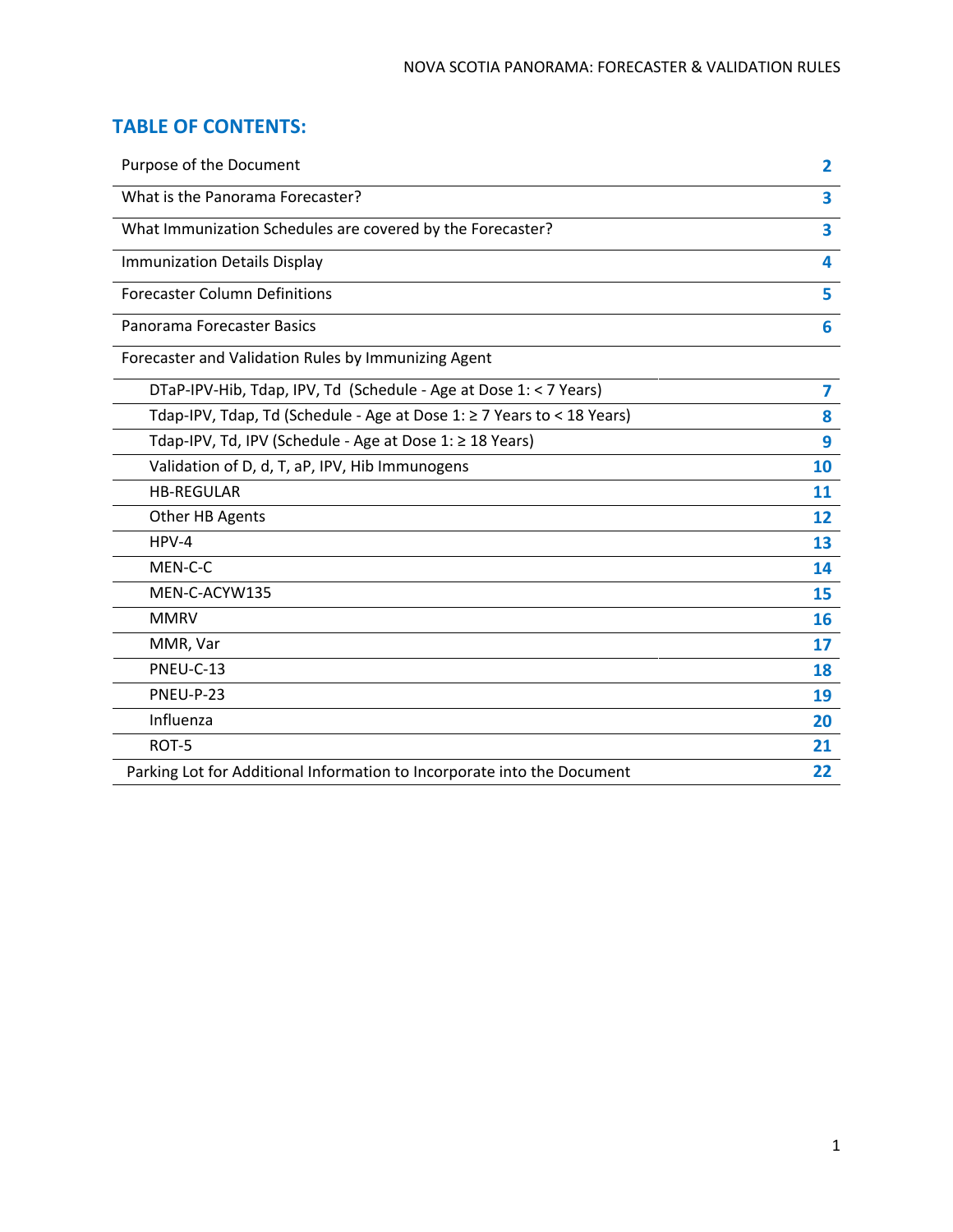# **PURPOSE OF THE DOCUMENT**

The purpose of this document is to present the defined rules and logic that determine what is displayed by the Panorama forecaster. The document also presents the rules that determine whether an immunization is considered valid (status displayed on the immunization detail screen).

The rules were defined by a small subgroup of the Panorama Immunization Working Group. They were defined based on the NS Publicly Funded Immunization Schedules, the Canadian Immunization Guide, the National Advisory Committee on Immunization, and in consideration of vaccine product monographs.

The intended users of this document are:

- Panorama Immunization Module users. The document will provide a reference to understand why a client's immunization forecast is displayed the way it is.
- Epidemiologists. The document will provide a reference to support the calculation of immunization coverage rates.

The rules are presented by immunizing agents or series of agents. The forecaster rules are captured in the tables and the rules for validation (where different or in addition to forecaster rules) are captured in the notes below the tables.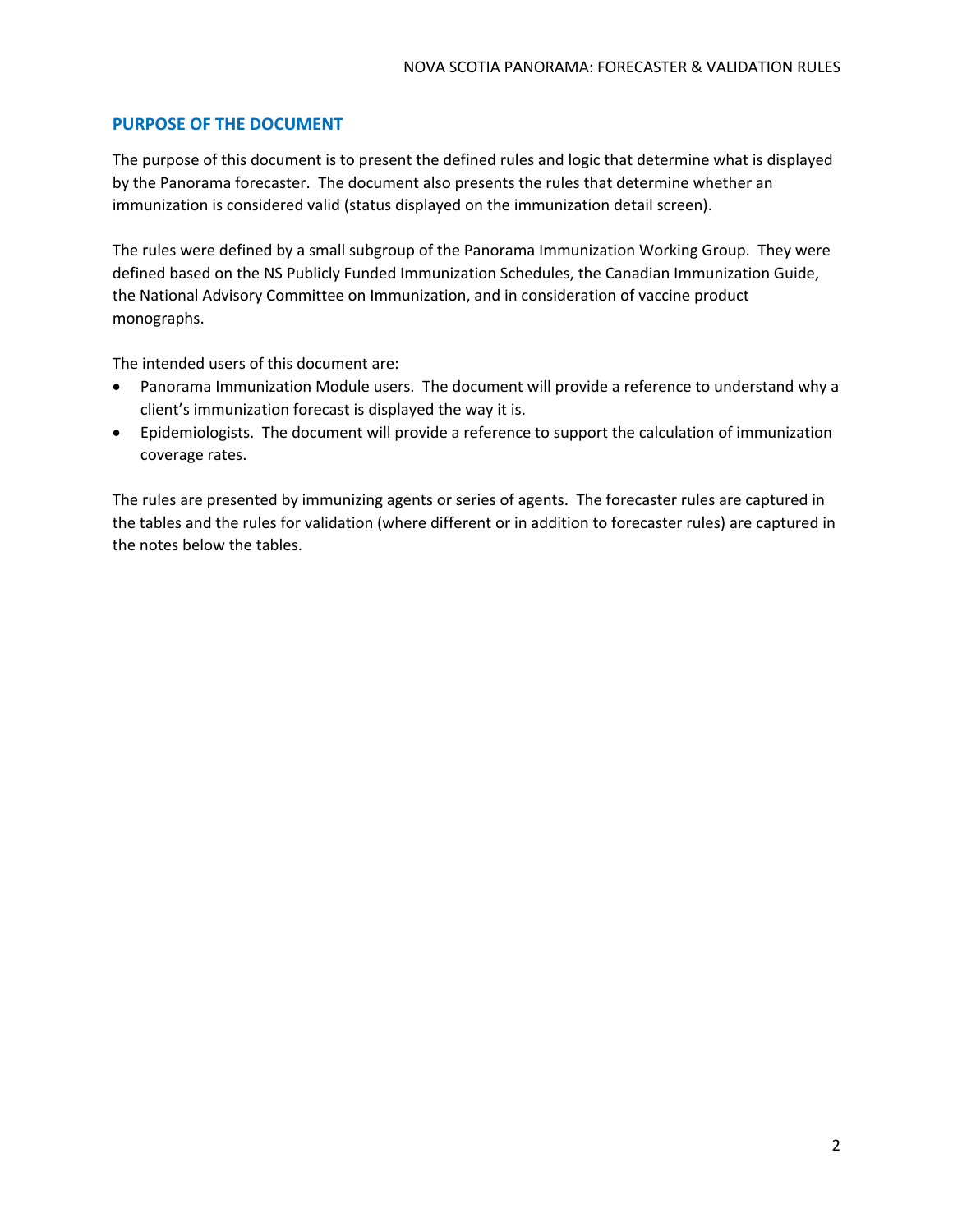# **WHAT IS THE PANORAMA FORECASTER?**

The forecaster is a tool within the Panorama application that assesses client immunizations as valid or invalid, and forecasts when the client is eligible and due for future immunizations (based on a defined set of rules and requirements).

The forecaster is a decision support tool. **It does not and should not replace clinical judgement.** While the defined rules and requirements are very comprehensive they cannot encompass every unique situation (individual combinations of immunization histories, risk factors, etc.).

# **WHAT IMMUNIZATION SCHEDULES/AGENTS ARE COVERED BY THE FORECASTER?**

All routine, publicly-funded childhood, school and adult schedules have been configured in the forecaster.

This includes:

- DTaP-IPV-Hib, Tdap, IPV, Td
- HB-Regular
- HPV-9 (validation for HPV-2 and HPV-4)
- Men-C-C
- Men-C-ACYW-135
- MMRV, MMR, Var
- Pneu-C-13 (validation for Pneu-C-7 and Pneu-C-10)
- Pneu-P-23
- Influenza

The forecaster has not been configured for high risk schedules and agents (e.g. Men-B, HA, etc.) or nonpublicly funded schedules (e.g. HAHB, travel vaccines, etc.).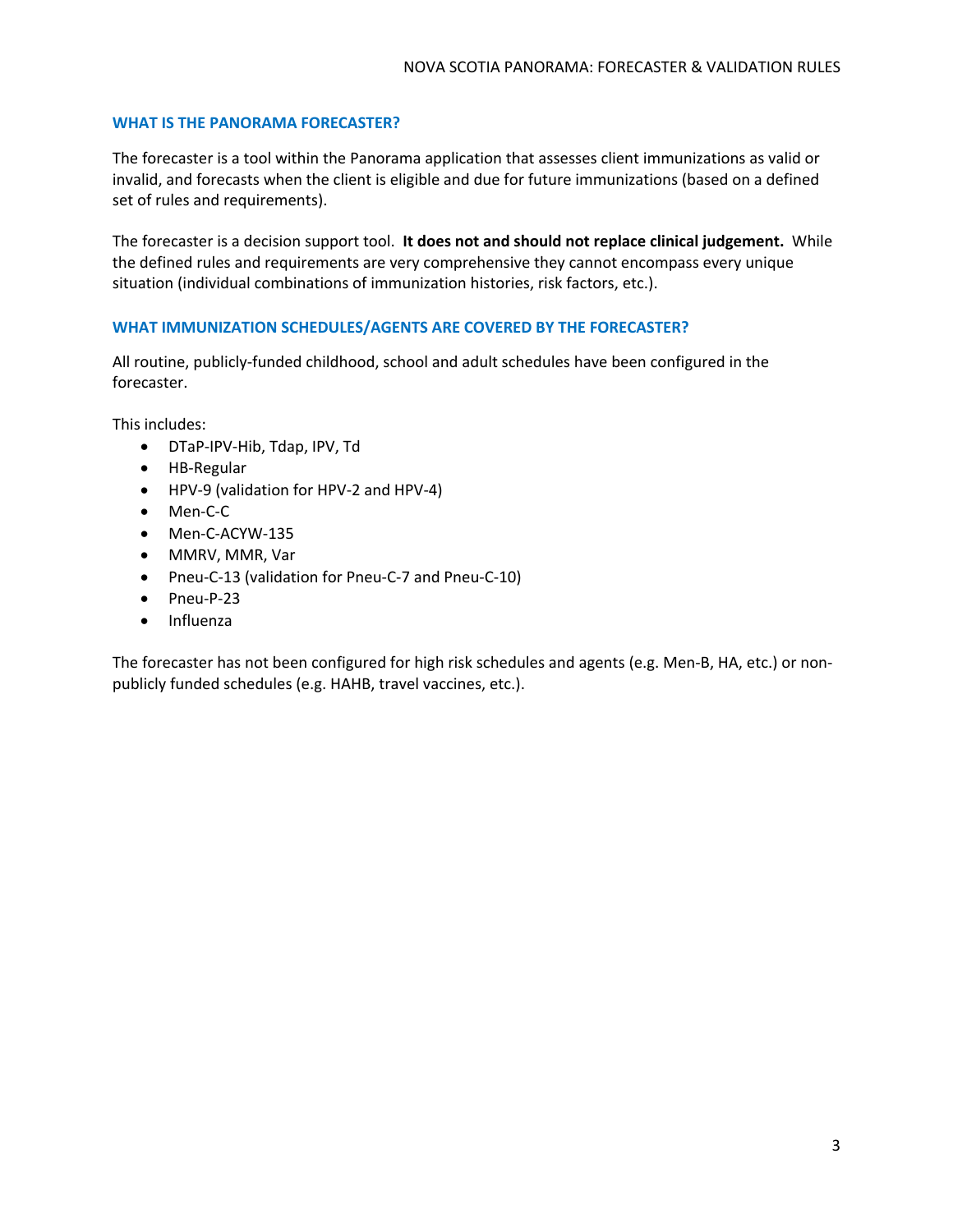### **IMMUNIZATION DETAILS DISPLAY**

The details of a client's immunizations are displayed in the following two sections under the Immunization Details header:

- Immunization History Summary Grid, and
- Immunization History Detailed Data Table

|                                                            |                                            |                   | <b>Immunization Details</b> |                                         |                               |                           |                       |                               |                                      | A                             |  |
|------------------------------------------------------------|--------------------------------------------|-------------------|-----------------------------|-----------------------------------------|-------------------------------|---------------------------|-----------------------|-------------------------------|--------------------------------------|-------------------------------|--|
|                                                            | <b>Jmmunization History - Summary Grid</b> |                   |                             |                                         |                               |                           |                       |                               |                                      |                               |  |
|                                                            | 回                                          | Agent $\triangle$ |                             | <b>Date</b><br>Administered $\triangle$ | <b>Date</b><br>Administered ☆ | Date                      | <b>Administered ☆</b> | Date<br><b>Administered ☆</b> | <b>Date</b><br><b>Administered ☆</b> | <b>Date</b><br>Administered ☆ |  |
|                                                            | $\bullet$<br><b>MMR</b>                    |                   | 1981 Jan 01                 |                                         |                               |                           |                       |                               |                                      |                               |  |
|                                                            | Immunization History - Detailed Data Table |                   |                             |                                         |                               |                           |                       |                               |                                      |                               |  |
| Add One or More Immunizations<br>▼ Add Single Immunization |                                            |                   |                             |                                         |                               |                           |                       |                               |                                      |                               |  |
|                                                            | <b>Delete</b><br>Update<br><b>View</b>     |                   |                             |                                         |                               |                           |                       |                               |                                      |                               |  |
|                                                            |                                            | B                 | Agent $\triangle$           | <b>Date Administered</b><br>≎           | Age at Administration<br>٥    | Status $\hat{\mathbf{v}}$ |                       | Trade Name $\hat{\vee}$       | Body Site $\hat{\mathbf{v}}$         | Volume $\hat{v}$              |  |
|                                                            |                                            |                   | <b>MMR</b>                  | 1981 Jan 01                             | 1y 0m                         | Valid                     |                       |                               |                                      |                               |  |

When an immunization is entered into Panorama the forecaster and validation rules are considered and Panorama assesses whether or not the immunization is valid.

- For valid immunizations, **Valid** will display in the *Status* **column** of the Detailed Data Table.
- For immunizations that do not meet the forecaster and validation rules, **Invalid** will display in the *Status* **column** of the Detailed Data Table. In the Summary Grid the date of the invalid immunization will be displayed with an **'X'** beside it (in the Date Administered Column).



Invalid immunizations do not count towards series completion by the forecaster. However, the forecaster does consider minimum intervals from invalid immunizations.

There may be specific clinical circumstances where an administered immunization dose should not follow the forecaster and validation rules. In such instances the immunization status can be manually changed from *valid → invalid* or *invalid → valid*. When an immunization status has been changed from *valid → invalid* the date of administration will be displayed with an '**OX'** next to it.



When an immunization status has been changed from *invalid → valid* the date of administration will be displayed with an '**O'** next to it.

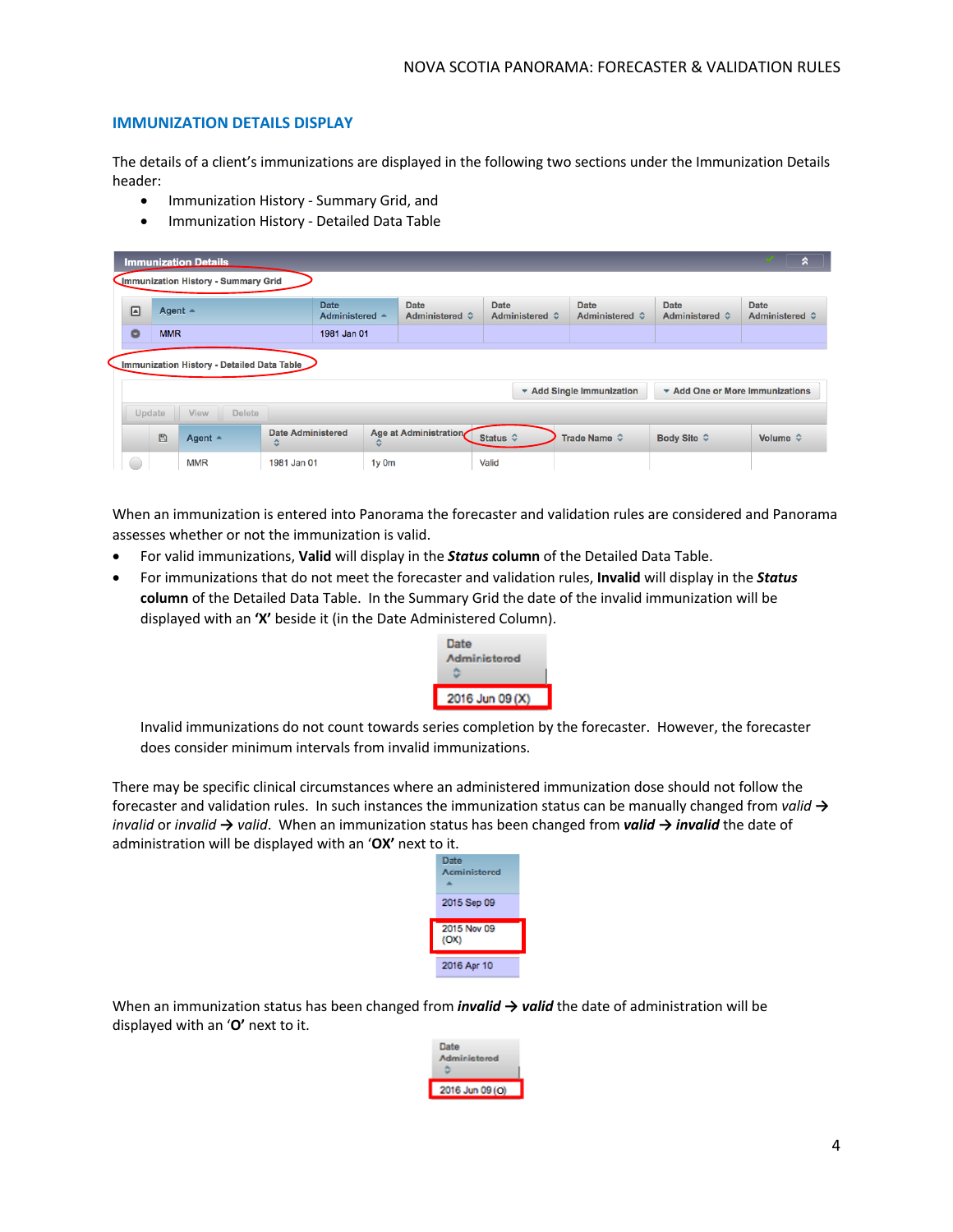# **FORECASTER COLUMN DEFINITIONS**

| <b>Immunization Forecast by Agent/Antigen</b><br>$\triangleright$ |                                 |                         |                          |                         |                     |                 |                         |                               |
|-------------------------------------------------------------------|---------------------------------|-------------------------|--------------------------|-------------------------|---------------------|-----------------|-------------------------|-------------------------------|
| Last Forecast Ran On: 2018 Jan 24                                 |                                 |                         |                          |                         |                     |                 |                         |                               |
| Forecast Status calculated as of: 2018 Feb 01                     |                                 |                         |                          |                         |                     |                 | <b>Refresh Forecast</b> |                               |
| Immunizing Agent/Antigen<br>$\blacktriangle$                      | Forecasted<br>Dose # $\Diamond$ | Codes $\Leftrightarrow$ | Volume $\Leftrightarrow$ | Brand $\Leftrightarrow$ | Eligible $\diamond$ | Due $\triangle$ | Overdue $\diamond$      | Forecast<br>Status $\diamond$ |
| Tdap-IPV                                                          |                                 |                         |                          |                         | 2008 Nov 12         | 2008 Dec 01     | 2009 Jan 01             | Overdue                       |
| <b>MMRV</b>                                                       |                                 |                         |                          |                         | 2009 Oct 01         | 2009 Oct 01     | 2009 Nov 01             | Overdue                       |
| <b>HB-regular</b>                                                 |                                 |                         |                          |                         | 2018 Feb 24         | 2020 Sep 01     | 2021 Jan 01             | Up To Date                    |
| $HPV-4$                                                           |                                 |                         |                          |                         | 2017 Oct 01         | 2020 Sep 01     | 2021 Jan 01             | Eligible                      |
| Men-C-ACYW-135                                                    |                                 |                         |                          |                         | 2009 Oct 01         | 2020 Sep 01     | 2021 Jan 01             | Eligible                      |
| Pneu-P-23                                                         |                                 |                         |                          |                         | 2010 Oct 01         | 2073 Oct 01     | 2073 Nov 01             | Eligible                      |

### **Forecasted Dose #:**

The **Forecasted Dose #** column displays the dose number for the forecasted immunizing agent. The dose # is calculated based on the number of documented valid doses of the agent in the client history. For example, "1" displayed in the forecasted dose # column indicates that no previous valid doses have been received and the first dose is being forecast for the client. "2" displayed in the forecasted dose # column indicates that one previous valid dose has been received and the second dose is being forecast for the client.

Sometimes an "M" will display in the forecasted dose # column instead of a number. This stands for "Mixed Dose" and indicates that the client has received a different number of doses of the antigen components for the forecasted agent. For example, if a client has a single IPV in history, but no Tdap, the forecasted dose for Tdap will show "M" because it is the first dose of Tdap but the second dose of IPV.

#### **Codes:**

Occasionally values may be displayed in the **Codes** column.

- **EDS** stands for *Extra Dose Safe*. This indicates that for a particular forecasted agent, one of the component antigens may not be required but is considered safe. For example, if DTaP-IPV-Hib is the forecasted agent for dose 2 but based on the age of the client at dose 1 Hib is not required, DTaP-IPV-Hib will still forecast for dose 2 and EDS will appear in the codes column.
- **LOA** stands for *Left Over Antigen*. This code appears when the forecasted immunizing agent does not contain all of the forecasted antigens. For example, if Tdap is forecasted for Tdap-IPV.

**Volume:** Volume is not forecast in the Nova Scotia Panorama forecaster. Nothing is displayed in this column.

**Brand:** Brand is not forecast in the Nova Scotia Panorama forecaster. Nothing is displayed in this column.

**Eligible:** Displays the earliest date the client is **clinically** eligible to receive the forecasted dose. Note: this term is not the same as eligibility from the publicly funded policy.

**Due:** Displays the date the client is due (based on the publicly-funded schedule) to receive the forecasted dose.

**Overdue:** Displays the date the client is considered overdue to receive the forecasted dose.

**Forecast Status:** This column displays one of four status options.

- **Up to date:** The client is not yet eligible for a specific agent. Client will be eligible in the future. **Caution: This status option does NOT indicate that the client has received all doses! If all doses have been received an agent will not be displayed on a client's forecast.**
- **Eligible:** The eligible date has been reached but the client has not reached the due date.
- **Due:** The due date has been reached, but the client has not reached the overdue date.
- **Overdue:** The client has reached the date set as overdue.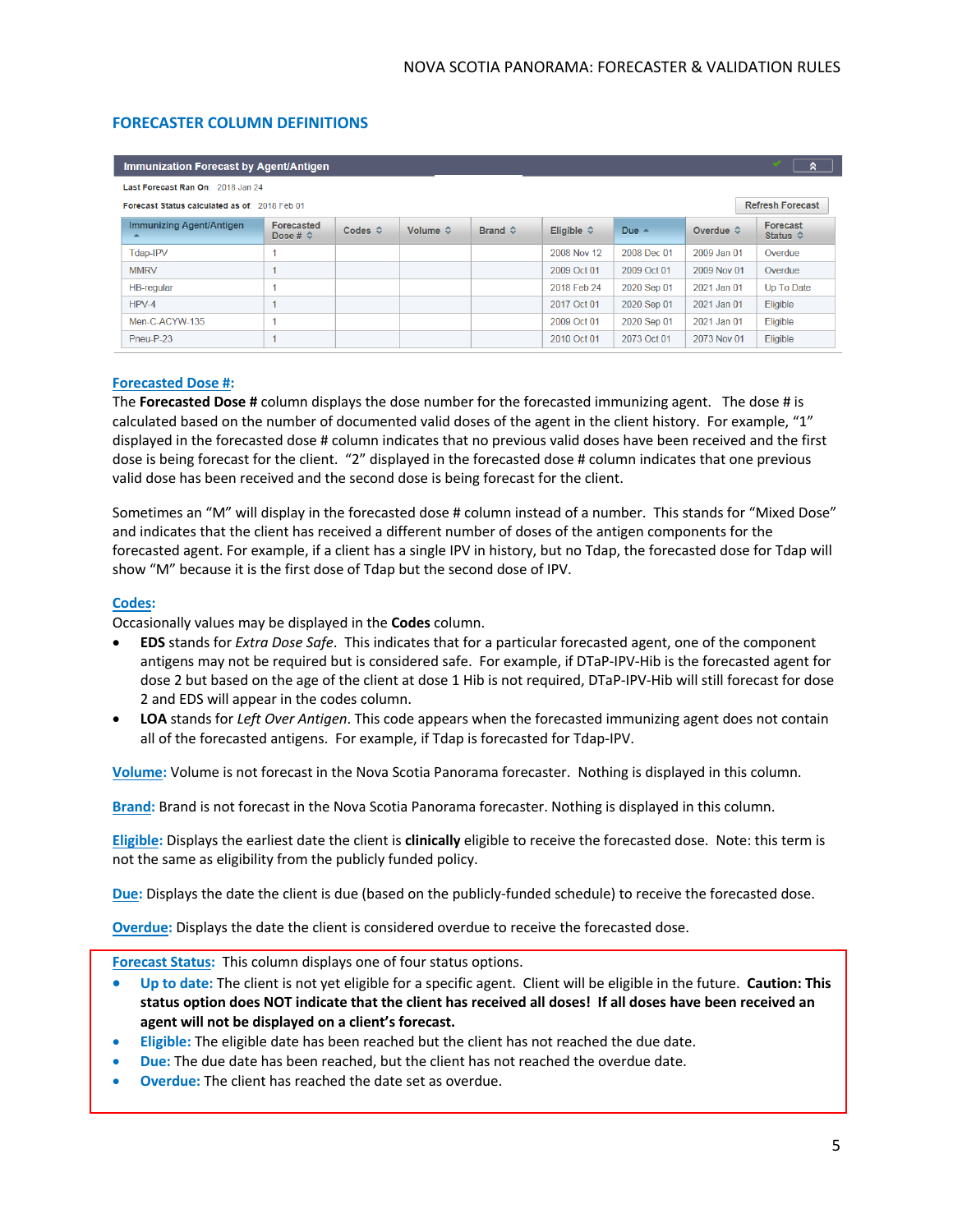### **PANORAMA FORECASTER BASICS**

- Only publicly-funded vaccine schedules are forecast. High risk schedules are not forecast unless they are part of a regular routine schedule. The validation rules may influence the forecast for routine publicly funded programs.
- Trade/brand names are not forecasted.
- Immunizations for which no schedule has been configured will always validate.
- Once a series is complete, the agent will be removed from the client's forecast.
- The forecaster will show information based on a client's current age.
- Invalid immunizations will not count towards series completion by the forecaster. However, the forecaster does consider minimum intervals from invalid immunizations.
- The forecaster doesn't forecast due dates before minimum eligibility has been reached.
- The forecaster can't use grade as a criteria so to forecast a school dose the following logic is used: September 1 **and** 11 years of age if born between September 2 and December 31 **OR** September 1 **and** 12 years of age if born between January 1 and September 1
- School-based immunizations will no longer be forecast after 19 years of age. Reminder: If a School Based immunization series is started prior to 18 years of age, but not completed, once the student reaches 19 years of age, they are no longer eligible to receive publicly funded further doses.
- The forecaster is configured at the antigen level, so a forecast agent can have multiple antigen components that each have different requirements. The forecaster will consider all relevant rules and roll up to a forecastable agent, displaying EDS (extra dose safe) where applicable.
- Validation rules for all immunizing agents are configured to accommodate extra doses.
- When establishing the forecaster and validation rules, if there were differences between CIG/NACI and the product monograph, CIG/NACI was considered the source of truth.
- For non-school-based schedules, forecasted overdue dates are configured to be: 'due date + 1 month'.
- For school-based schedules forecasted overdue dates are configured to be: 'due date + 4 months'.
- Forecaster rules for influenza have not been configured. Influenza will not be forecast.
- A forecast is only generated for clients in the Panorama system. If a client is not preexisting in the system and needs to be added, the forecast will be generated once the client has been added.
- Interaction rules for immune globulins are configured based on the longest recommended intervals.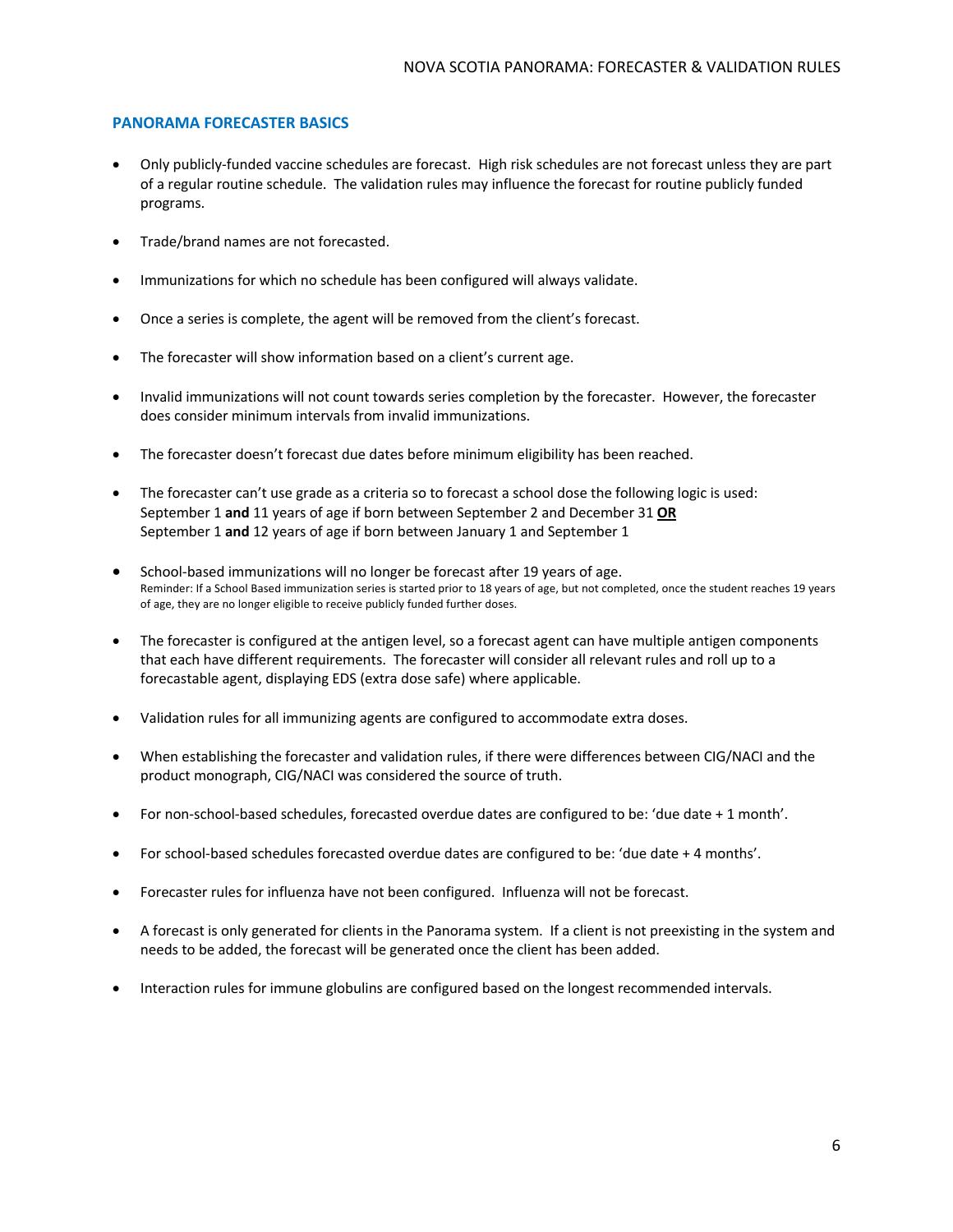| <b>DISEASES:</b>        | DIPHTHERIA, TETANUS, PERTUSISS, POLIO, HAEMOPHILUS INFLUENZAE TYPE B                                                                                        |
|-------------------------|-------------------------------------------------------------------------------------------------------------------------------------------------------------|
| <b>FORECAST AGENTS:</b> | DTaP-IPV-Hib, Tdap-IPV, Tdap, Td                                                                                                                            |
| <b>SCHEDULE:</b>        | Age at Dose 1: < 7 Years                                                                                                                                    |
| <b>DOSE 1</b>           |                                                                                                                                                             |
| Agent                   | DTaP-IPV-Hib                                                                                                                                                |
| Due                     | 2 months of age                                                                                                                                             |
| Eligible                | 6 weeks of age                                                                                                                                              |
| Overdue                 | Due date + 1 month                                                                                                                                          |
| <b>Notes</b>            | DTaP-IPV-Hib will appear on the forecast at birth                                                                                                           |
| <b>DOSE 2</b>           |                                                                                                                                                             |
| Agent                   | DTaP-IPV-Hib                                                                                                                                                |
| <b>Due</b>              | 4 months of age or dose $1 + 4$ weeks                                                                                                                       |
| Eligible                | Dose $1 + 4$ weeks                                                                                                                                          |
| Overdue                 | Due date + 1 month                                                                                                                                          |
| <b>Notes</b>            | Hib is not required if dose 1 was given at $\geq$ 15 months.                                                                                                |
| <b>DOSE 3</b>           |                                                                                                                                                             |
| Agent                   | DTaP-IPV-Hib                                                                                                                                                |
| Due                     | 6 months of age $AND$ dose $2 + 2$ months                                                                                                                   |
| Eligible                | Dose 2 + 4 weeks                                                                                                                                            |
| Overdue                 | Due date + 1 month                                                                                                                                          |
| <b>Notes</b>            | Hib not required if dose 1 is given at $\geq$ 12 months AND dose 2 is given at dose 1+2 months<br>$\bullet$                                                 |
|                         | Hib not required if dose 2 is given at $\geq$ 15 months<br>$\bullet$                                                                                        |
| <b>DOSE 4</b>           | DTaP-IPV-Hib                                                                                                                                                |
| Agent<br><b>Due</b>     | 18 months of age $AND$ dose $3 + 12$ months                                                                                                                 |
| Eligible                | Dose $3 + 6$ months AND $\geq 12$ months of age                                                                                                             |
| Overdue                 | Due date + 1 month                                                                                                                                          |
| <b>Notes</b>            | If dose 4 is given at $\geq 4$ years of age then next dose will be school immunization program dose (see dose 6)<br>$\bullet$                               |
|                         | Hib is not required if dose 1 is given at $\geq$ 7 months and dose 3 is given at $\geq$ 12 months<br>$\bullet$                                              |
|                         | Hib is not required if dose 3 given at $\geq$ 15 months<br>$\bullet$                                                                                        |
| DOSE <sub>5</sub>       |                                                                                                                                                             |
| <b>Agents</b>           | Tdap, IPV (forecast as separate agents)                                                                                                                     |
| Due                     | 4 years of age                                                                                                                                              |
| Eligible                | Dose $4 + 6$ months $AND \ge 4$ years of age                                                                                                                |
| Overdue                 | Due date + 1 month                                                                                                                                          |
| Notes                   | Dose 5 is only forecast if dose 4 is given at < 4 years of age<br>$\bullet$                                                                                 |
|                         | aP not required if dose 4 given at $\geq$ 18 years (Td and IPV will be forecast separately)<br>٠                                                            |
|                         | IPV - due 4 years AND last dose + 12 months?<br>$\bullet$                                                                                                   |
|                         | IPV overdue at later of 7 years AND due date + 1 month<br>$\bullet$                                                                                         |
| DOSE <sub>6</sub>       |                                                                                                                                                             |
| Agent                   | <b>Tdap</b>                                                                                                                                                 |
| <b>Due</b>              | September 1 and 11 years of age if born between September 2 and December 31 OR<br>September 1 and 12 years of age if born between January 1 and September 1 |
| Eligible                | Previous dose + 5 years                                                                                                                                     |
| Overdue                 | Due date $+4$ months                                                                                                                                        |
| <b>Notes</b>            | If dose 4 is given at $\geq 4$ years of age then this forecasts as dose 5<br>$\bullet$                                                                      |
| DOSE <sub>7</sub>       |                                                                                                                                                             |
| Agent                   | Tdap                                                                                                                                                        |
| <b>Due</b>              | Previous dose + 10 years                                                                                                                                    |
| Eligible                | Previous dose + 10 years                                                                                                                                    |
| Overdue                 | Due date + 1 month                                                                                                                                          |
| <b>Notes</b>            | This is dose 6 when dose 4 was given at $\geq 4$ years of age<br>٠                                                                                          |
|                         | For ap, if previous dose given at < 18 years 1 booster dose is required<br>$\bullet$                                                                        |
| <b>DOSE 8 +</b>         |                                                                                                                                                             |
| Agent                   | Td                                                                                                                                                          |
| Due                     | Previous dose + 10 years                                                                                                                                    |
| Eligible                | Previous dose + 10 years                                                                                                                                    |
| Overdue                 | Due date + 1 month                                                                                                                                          |

**Notes:**

• The number of doses in the series is dependent on the age of first dose and time elapsed between doses.

• In situations where Hib may not be required, DTAP-IPV-Hib will still forecast with (Hib\*) which indicates extra dose safe.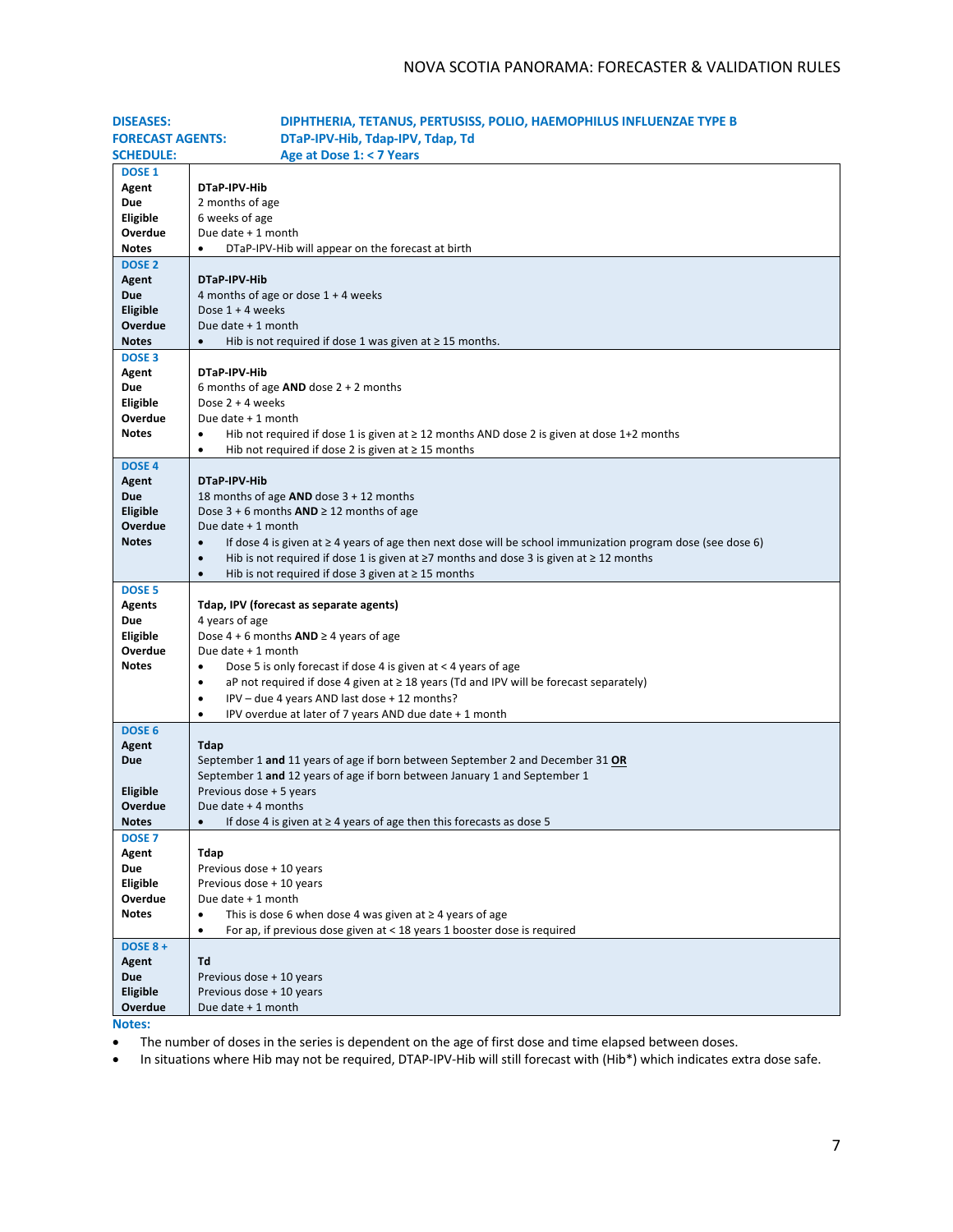| <b>DISEASE:</b>         | DIPHTHERIA, TETANUS, PERTUSISS, POLIO                                                                         |
|-------------------------|---------------------------------------------------------------------------------------------------------------|
| <b>FORECAST AGENTS:</b> | Tdap-IPV, Tdap, Td                                                                                            |
| <b>SCHEDULE:</b>        | Age at Dose 1: ≥ 7 Years to < 18 Years                                                                        |
|                         |                                                                                                               |
| <b>DOSE 1</b>           |                                                                                                               |
| Agent                   | Tdap, IPV (forecast as separate agents)                                                                       |
| <b>Due</b>              | 2 months of age                                                                                               |
| Eligible                | 6 weeks of age                                                                                                |
| Overdue                 | Due date + 1 month                                                                                            |
| <b>Notes</b>            | Minimum of 8 weeks required between a previous invalid dose<br>$\bullet$                                      |
| <b>DOSE 2</b>           |                                                                                                               |
| Agent                   | Tdap, IPV (forecast as separate agents)                                                                       |
| <b>Due</b>              | 4 months of age                                                                                               |
| <b>Eligible</b>         | Dose $1 + 8$ weeks                                                                                            |
| Overdue                 | Due date + 1 month                                                                                            |
| <b>DOSE 3</b>           |                                                                                                               |
| Agent                   | Tdap, IPV (forecast as separate agents)                                                                       |
| <b>Due</b>              | Dose $2 + 6$ months                                                                                           |
| Eligible                | Dose $2 + 6$ months                                                                                           |
| Overdue                 | Due date + 1 month                                                                                            |
| <b>Notes</b>            | ap not required if dose 2 given $\geq$ 18 years. Td will forecast.<br>$\bullet$                               |
| <b>DOSE 4</b>           |                                                                                                               |
| Agent                   | <b>Tdap</b>                                                                                                   |
| Due                     | Dose $3 + 10$ years                                                                                           |
| Eligible                | Dose $3 + 10$ years                                                                                           |
| Overdue                 | Due date + 1 month                                                                                            |
| <b>Notes</b>            | ap not required if dose 3 given $\geq 18$ years                                                               |
|                         | IPV not required if dose 1 given at $\geq$ 7 years and dose 3 given $\geq$ 6 months after dose 2<br>$\bullet$ |
| DOSE 5 and 6            |                                                                                                               |
| <b>Agent</b>            | Td                                                                                                            |
| <b>Due</b>              | Previous dose + 10 years                                                                                      |
| Eligible                | Previous dose + 5 years                                                                                       |
| Overdue                 | Due date + 1 month                                                                                            |
| <b>DOSE 7+</b>          |                                                                                                               |
| Agent                   | Td                                                                                                            |
| <b>Due</b>              | Previous dose + 10 years                                                                                      |
| Eligible                | Previous dose + 10 years                                                                                      |
| Overdue                 | Due date + 1 month                                                                                            |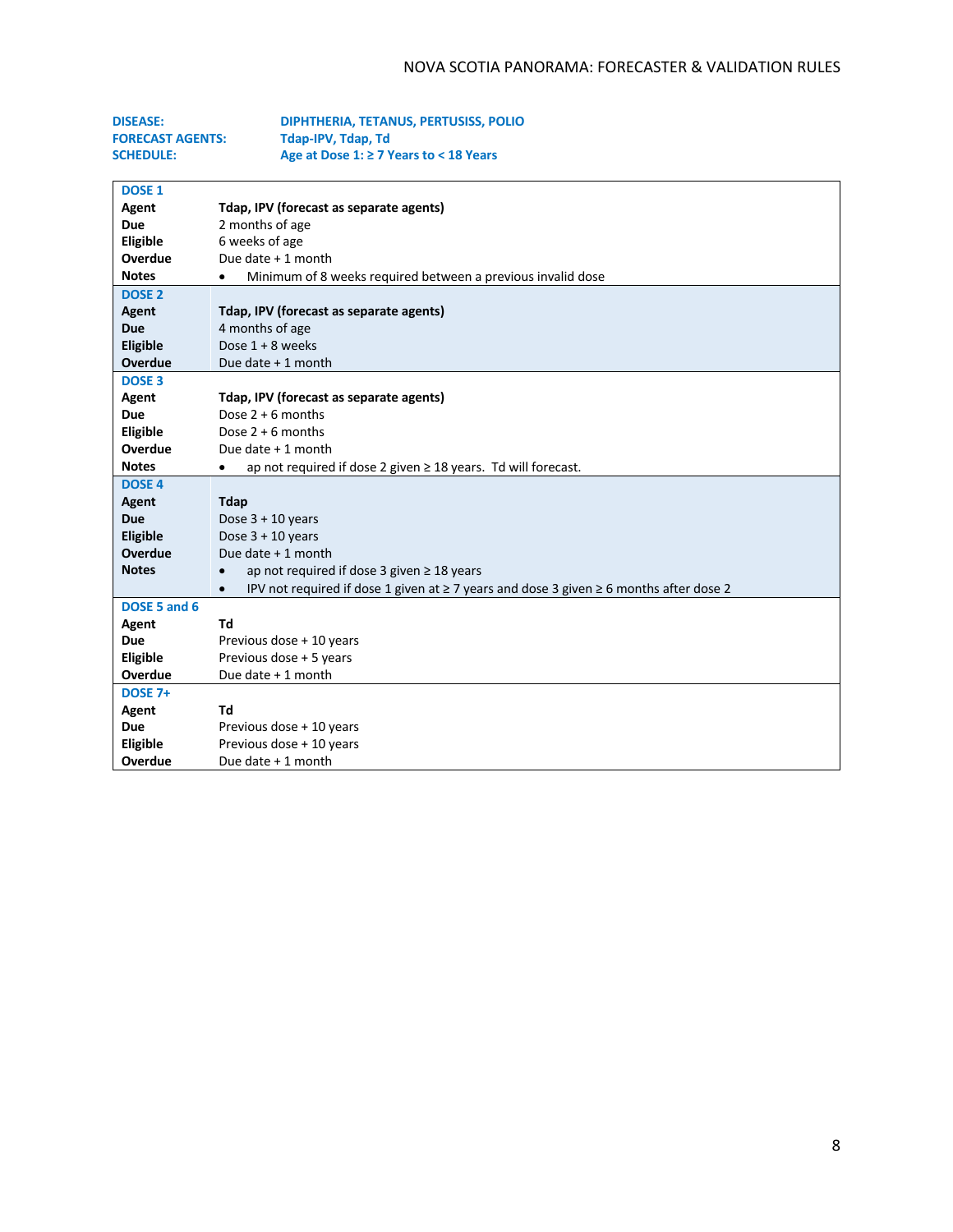| <b>DISEASE:</b>         | DIPHTHERIA, TETANUS, PERTUSISS, POLIO |
|-------------------------|---------------------------------------|
| <b>FORECAST AGENTS:</b> | Tdap-IPV, Td, IPV                     |
| <b>SCHEDULE:</b>        | Age at Dose 1: $\geq$ 18 Years        |

| <b>DOSE 1</b>     |                                                                                                               |
|-------------------|---------------------------------------------------------------------------------------------------------------|
| Agent             | Tdap, IPV (forecast as separate agents)                                                                       |
| Due               | 2 months of age                                                                                               |
| <b>Eligible</b>   | 6 weeks of age                                                                                                |
| Overdue           | Due date $+1$ month                                                                                           |
| <b>Notes</b>      | Minimum of 8 weeks required between a previous invalid dose                                                   |
| DOSE <sub>2</sub> |                                                                                                               |
| Agent             | Td, IPV (forecast as separate agents)                                                                         |
| <b>Due</b>        | Dose $1 + 8$ weeks                                                                                            |
| Eligible          | Dose $1 + 8$ weeks                                                                                            |
| Overdue           | Due date $+1$ month                                                                                           |
| <b>DOSE 3</b>     |                                                                                                               |
| Agent             | Td, IPV (forecast as separate agents)                                                                         |
| <b>Due</b>        | Dose $2 + 6$ months                                                                                           |
| <b>Eligible</b>   | Dose $2 + 6$ months                                                                                           |
| Overdue           | Due date $+1$ month                                                                                           |
| <b>DOSE 4</b>     |                                                                                                               |
| Agent             | Td                                                                                                            |
| <b>Due</b>        | Dose $3 + 10$ years                                                                                           |
| <b>Eligible</b>   | Dose $3 + 10$ years                                                                                           |
| Overdue           | Due date + 1 month                                                                                            |
| <b>Notes</b>      | IPV not required if dose 1 given at $\geq$ 7 years and dose 3 given $\geq$ 6 months after dose 2<br>$\bullet$ |
| <b>DOSE 5+</b>    |                                                                                                               |
| Agent             | Td                                                                                                            |
| Due               | Previous dose + 10 years                                                                                      |
| Eligible          | Previous dose + 5 years                                                                                       |
| Overdue           | Due date + 1 month                                                                                            |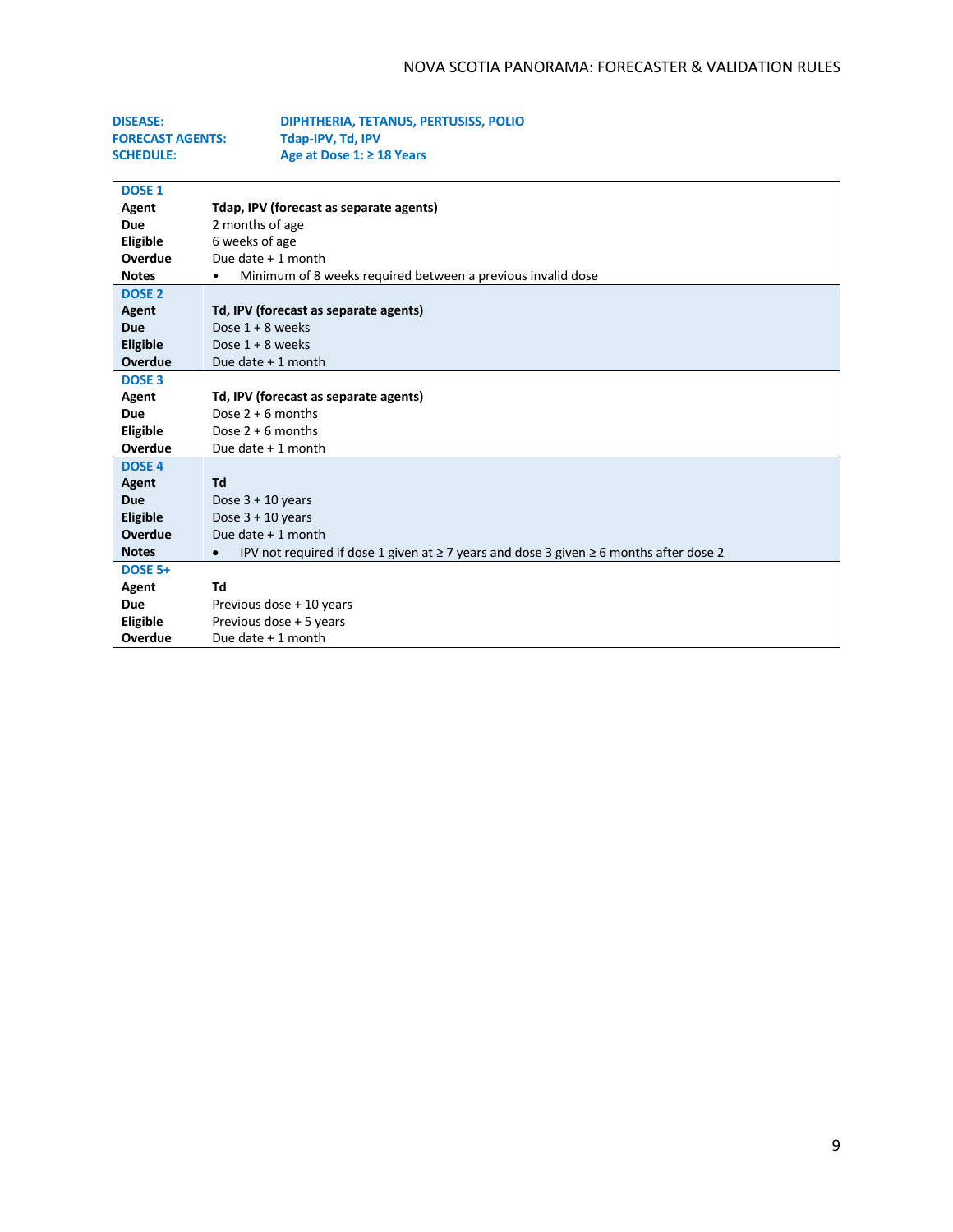# **Validation of Diphtheria Immunogens:**

- d is valid from ≥ 4 years to forever
- D is valid from  $\geq 6$  weeks until forever
- For dose 1:
	- $\circ$  If age at dose 1 is < 7 years then a minimum of 4 weeks is required between a previous invalid dose
	- o If age at dose 1 ≥ 7 years then a minimum of 8 weeks is required between a previous invalid dose
- if dose 4 given at ≥ 4 years then an interval of 0 days is valid between any subsequent doses
- if dose 4 given at < 4 years then a minimum interval of 24 weeks is valid between next dose

# **Validation of Tetanus Immunogens:**

- For dose 1:
	- $\circ$  If age at dose 1 is < 7 years then a minimum of 4 weeks is required between a previous invalid dose
	- o If age at dose 1 is ≥ 7 years then a minimum of 8 weeks is required between a previous invalid dose
	- If dose 4 is given at ≥ 4 years then an interval of 0 days is valid between any subsequent doses
- If dose 4 is given at < 4 years then a minimum interval of 24 weeks is valid between next dose

# **Validation of Pertussis immunogens:**

- ap is valid from ≥ 4 years to forever
- aP and P are valid from ≥ 6 weeks to forever
- For dose 1:
	- $\circ$  If age at dose 1 is < 7 years then a minimum of 4 weeks is required between a previous invalid dose
	- $\circ$  If age at dose 1 is ≥ 7 years then a minimum of 8 weeks is required between a previous invalid dose
- For age at dose  $1 < 7$  years:
	- o If dose 4 is given at ≥ 4 years then an interval of 0 days is valid between any subsequent doses
	- $\circ$  If dose 4 is given at < 4 years then a minimum interval of 24 weeks is valid between next dose

### **Validation of Polio Immunogens:**

- OPV, IPV, and IPV-unspecified are valid forever
- For dose 1:
	- $\circ$  If age at dose 1 is < 7 years then a minimum of 4 weeks is required between a previous invalid dose
	- o If age at dose 1 is ≥ 7 years then a minimum of 8 weeks is required between a previous invalid dose
- Once the series is complete, any subsequent doses are valid if given a minimum of 4 weeks after the previous dose

### **Validation of Haemophilus influenza type b Immunogens:**

- Hib valid from 6 weeks of age until forever
- Once the series is complete, any subsequent doses are valid if given a minimum of 4 weeks after the previous dose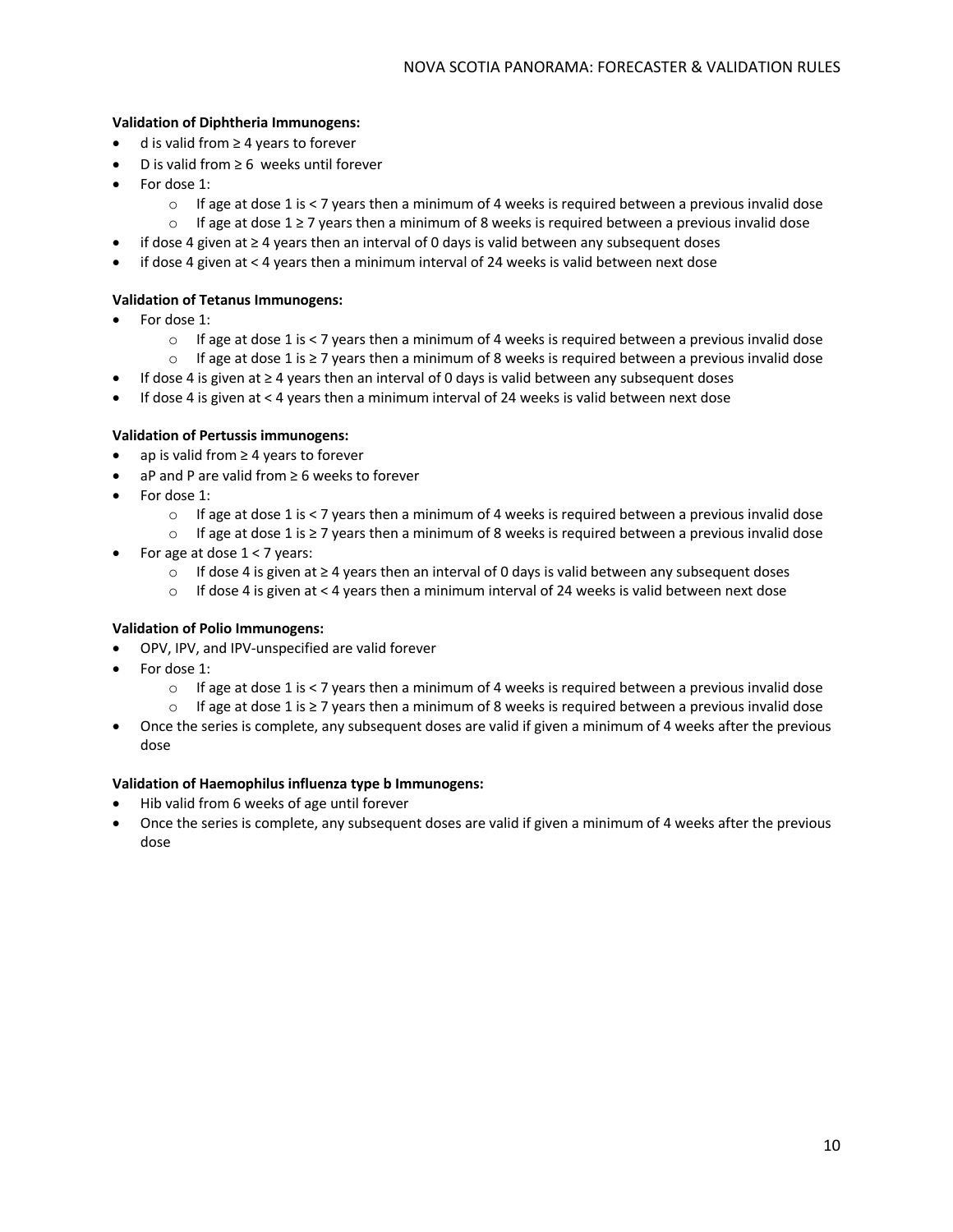| <b>DISEASE:</b>        | <b>HEPATITIS B</b>                                                                                                                                                                               |
|------------------------|--------------------------------------------------------------------------------------------------------------------------------------------------------------------------------------------------|
| <b>FORECAST AGENT:</b> | <b>HB-regular (Adult products)</b>                                                                                                                                                               |
| <b>DOSE 1</b>          |                                                                                                                                                                                                  |
| Due                    | September 1 and 11 years of age if born between September 2 and December 31 OR                                                                                                                   |
|                        | September 1 and 12 years of age if born between January 1 and September 1                                                                                                                        |
| Eligible               | 11 years of age                                                                                                                                                                                  |
| Overdue                | Due date $+$ 4 months                                                                                                                                                                            |
| <b>Notes</b>           | Dose 1 will appear on the forecast at birth for those born ≥ 1986-01-01<br>$\bullet$                                                                                                             |
|                        | Dose 1 will be removed from the forecast at 19 years $-1$ day<br>$\bullet$                                                                                                                       |
|                        | If a complete/valid series of HAHB has been received, HB-regular will not forecast. HB-Regular will<br>$\bullet$                                                                                 |
|                        | forecast if HAHB series is incomplete.                                                                                                                                                           |
|                        | <b>DOSE 2</b> (Forecaster considers brand of previous dose)                                                                                                                                      |
| <b>Due</b>             | Dose $1 + 1$ month (if dose 1 was given at < 11 years or $\geq 16$ years) OR<br>$\bullet$                                                                                                        |
|                        | Dose 1 + 168 days (if dose 1 was Energix-B Adult or HB-regular AND given at ≥ 11 years to < 16 years)<br>$\bullet$                                                                               |
|                        | <b>OR</b>                                                                                                                                                                                        |
|                        | Dose 1 + 4 months (if dose 1 was Recombivax Adult AND given at $\geq$ 11 years to < 16 years)<br>$\bullet$                                                                                       |
| Eligible               | Dose 1 + 1 month (if dose 1 was given at < 11 years or $\geq$ 16 years) OR<br>$\bullet$                                                                                                          |
|                        | Dose 1 + 168 days (if dose 1 was Energix-B Adult or HB-regular AND given at ≥ 11 years to < 16 years)<br>$\bullet$                                                                               |
|                        | OR                                                                                                                                                                                               |
|                        | Dose 1 + 4 months (if dose 1 was Recombivax Adult AND given at $\geq$ 11 years to < 16 years)<br>$\bullet$                                                                                       |
| Overdue                | Due date + 1 month (if dose 1 given at < 11 years or $\geq$ 16 years) OR<br>$\bullet$                                                                                                            |
|                        | Due date + 4 months (if dose 1 given at $\geq$ 11 years to < 16 years)<br>$\bullet$                                                                                                              |
| <b>Notes</b>           | Dose 2 will be forecast from 11 years until:<br>$\bullet$                                                                                                                                        |
|                        | 19 years - 1 day, if dose 1 given < 16 years<br>$\circ$                                                                                                                                          |
|                        | 19 years + 1 month, if dose 1 given $\geq$ 16 years<br>$\Omega$                                                                                                                                  |
|                        | Series is complete if dose 1 & 2 given at ≥ 11 years to < 16 years and:                                                                                                                          |
|                        | Dose 1 and Dose 2 were Recombivax, and Dose 2 given at ≥ 4 months after Dose 1; or<br>$\circ$                                                                                                    |
|                        | Dose 1 was Engerix, Recombivax, or HB-regular agent (no trade name specified) and Dose 2<br>$\circ$<br>was Engerix, Recombivax, HB-regular agent (no trade name specified) and Dose 2 given at ≥ |
|                        | 168 days after Dose 1                                                                                                                                                                            |
| <b>DOSE 3</b>          |                                                                                                                                                                                                  |
| <b>Due</b>             | Dose $2 + 5$ months                                                                                                                                                                              |
| Eligible               | Dose $2 + 5$ months                                                                                                                                                                              |
| Overdue                | Due date $+1$ month                                                                                                                                                                              |
|                        | Dose 3 will be forecast from 11 years until 19 years + 6 months. Doses after 19 years are no longer                                                                                              |
| <b>Notes</b>           | publicly funded.                                                                                                                                                                                 |
|                        |                                                                                                                                                                                                  |

- No birth cohort restrictions on validation
- Dose 1 is valid following a minimum of 4 weeks from a previous invalid dose
- Engerix-B-Adult 1.0 mL valid from 0 years to forever
- Engerix-B-Adult 2.0 mL valid from 16 years to forever
- Recombivax Adult valid from 11 years to forever
- Dose 2 is valid 4 weeks after Dose 1 to accommodate the 0, 1 month, 6 month schedule.
- Dose 3 is valid if given 8 weeks after dose 2 (for Engerix-B Adult or HB-regular [no trade name specified])
	- o For Recombivax dose 3 is valid if given ≥ 1 month after dose 2
- Dose 4 is valid if given 10 months after dose 3
- Doses beyond 4 are valid if given ≥ 4 weeks after previous dose
- For Historical Immunizations, Trade Name is a free text field. HB brands should be recorded as follows to ensure the correct validation and forecasting rules are triggered:
	- o Engerix-B Adult
	- o Recombivax Adult
	- o Engerix-B Jr
	- o Recombivax Ped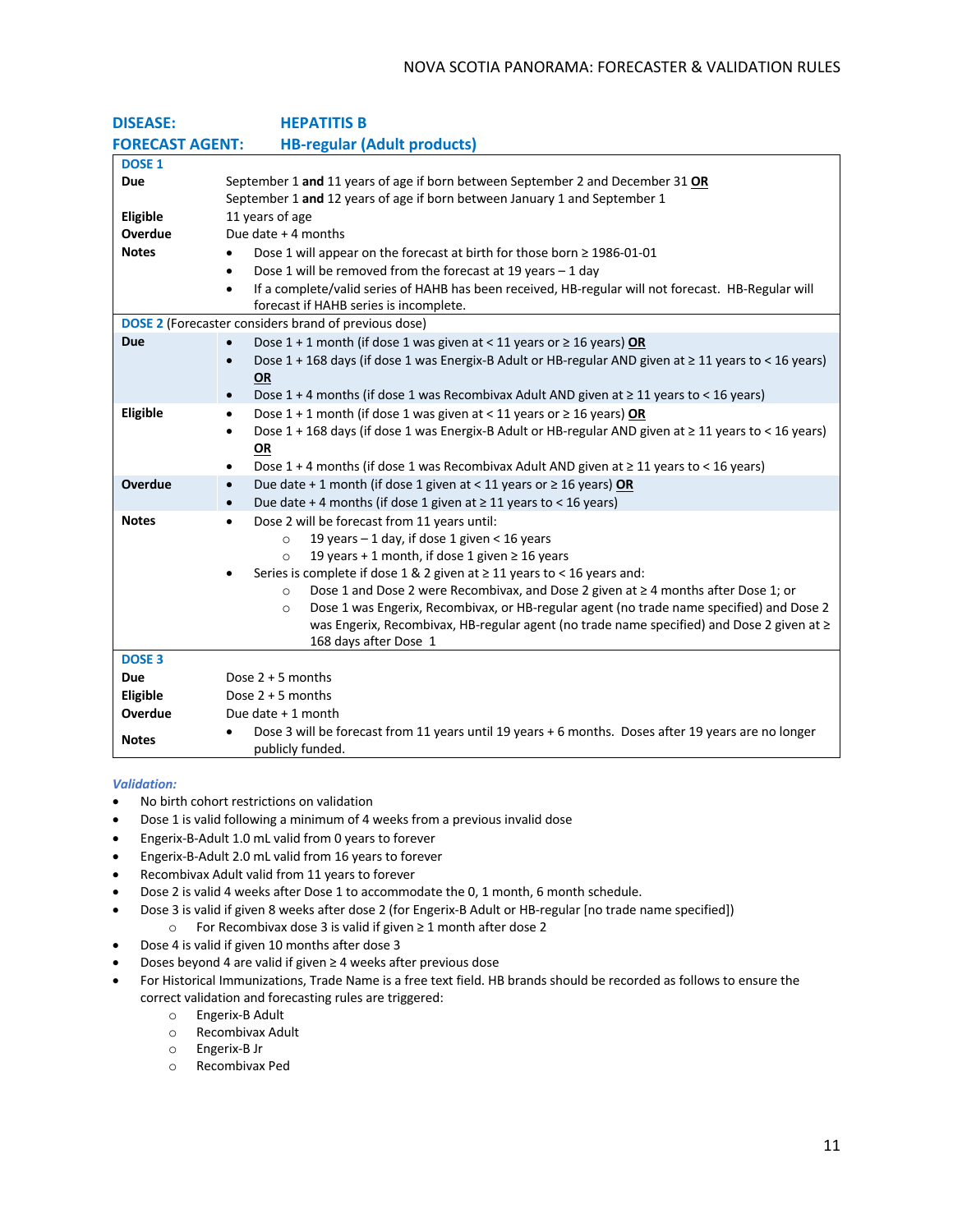#### **RULES FOR OTHER HB AGENTS:**

#### **Notes:**

- The agents below will never forecast. The rules are for validation only.
- A complete series (HB immunity) of the following agents will remove the school-based (grade 7) 2-dose HB-regular series from the forecast.
- An incomplete series of these agents will not impact the HB-regular forecast**.**
- Schedules are not coded for HA antigen, only HB antigens. This means that the HA antigen will always be validated. HAHB agents will only validate against HB antigen rules.

#### *HB-Pediatric*

- Valid if given between 0 years and < 20 years (for Engerix-B Jr and Recombivax Ped **0.5** mL)
- o If Recombivax Ped **0.25** mL given then valid between 0 to < 11 years
- Doses are valid if given a minimum of 1 month apart
- For Recombivax:
	- o Dose 4 is Not required if dose 3 is given ≥ 1month after dose 2
- For Engerix:
	- o Dose 4 is required if dose 3 is given < 6 months after dose 1
	- o Dose 4 is valid if given 10 months after dose 3

#### *HB-Dialysis*

- Valid if given ≥ 20 years
- 3 doses are required
- Dose 1 and 2 must be given a minimum of 1 month apart
- Dose 2 and 3 must be given a minimum of 5 months apart

#### *HB-Unspecified*

- Valid if given at any age
- Dose 1 and 2 must be given a minimum interval of 1 month apart
- Series is complete after 2 doses if dose 1 & 2 are given between ≥ 11 years to < 16 years and ≥ 6 months apart
- Dose 2 and 3 must be given a minimum of 5 months apart

#### *HAHB – regular*

- Valid if given ≥ 6 months of age
- If Dose 1 is given at ≥ 6 months to < 19 years, doses 1 and 2 must be given a minimum of 28 days apart
- If Dose 1 is given at ≥ 19 years, Doses 1 and 2 must be given a minimum of 7 days apart
- If Dose 1 and Dose 2 were given at ≥ 6 month to < 16 years and ≥ 168 days apart, Dose 3 is not required
- If Dose 2 is given at ≥ 6 months to < 19 years, Dose 3 must be given a minimum of 140 days after Dose 2
- If Dose 2 is given at ≥ 19 years and < 4 weeks after Dose 1, Dose 3 must be given a minimum of 14 days after Dose2
- If Dose 2 is given at ≥ 19 years and ≥ 4 weeks after Dose 1, Dose 3 must be given a minimum of 140 days after Dose2
- Dose 4 is not required if Dose 2 is given ≥ 28 days after Dose 1 and Dose 3 is given 140 days after Dose 2

#### *HAHB – pediatric*

- Valid if given between ≥ 6 months to < 19 years
- If Dose 1 is given at ≥ 6 months to < 19 years, Doses 2 must be given a minimum of 28 days after Dose 1
- Dose 2 and 3 must be given a minimum interval of 140 days apart

#### *HAHB – unspecified*

- Valid if given ≥ 6 months of age
- If Dose 1 is given at ≥ 6 months to < 19 years, Dose 2 must be given a minimum of 28 days after Dose 1
- If Dose 1 is given at ≥ 19 years, Dose 2 must be given a minimum of 7 days after Dose 1
- If Dose 2 is given at ≥ 6 months to < 19 years, Dose 3 must be given a minimum of 140 days after Dose 2
- If Dose 2 is given at ≥ 19 years and < 4 weeks after Dose 1, Dose 3 must be given a minimum of 14 days after Dose 2
- If Dose 2 is given at ≥ 19 years and ≥ 4 weeks after dose 1, Dose 3 must be given a minimum of 140 days after Dose 2

#### *DTaP-HB-IPV-Hib*

- Valid if given between ≥ 6 weeks to < 7 years
- Doses must be given 2 months apart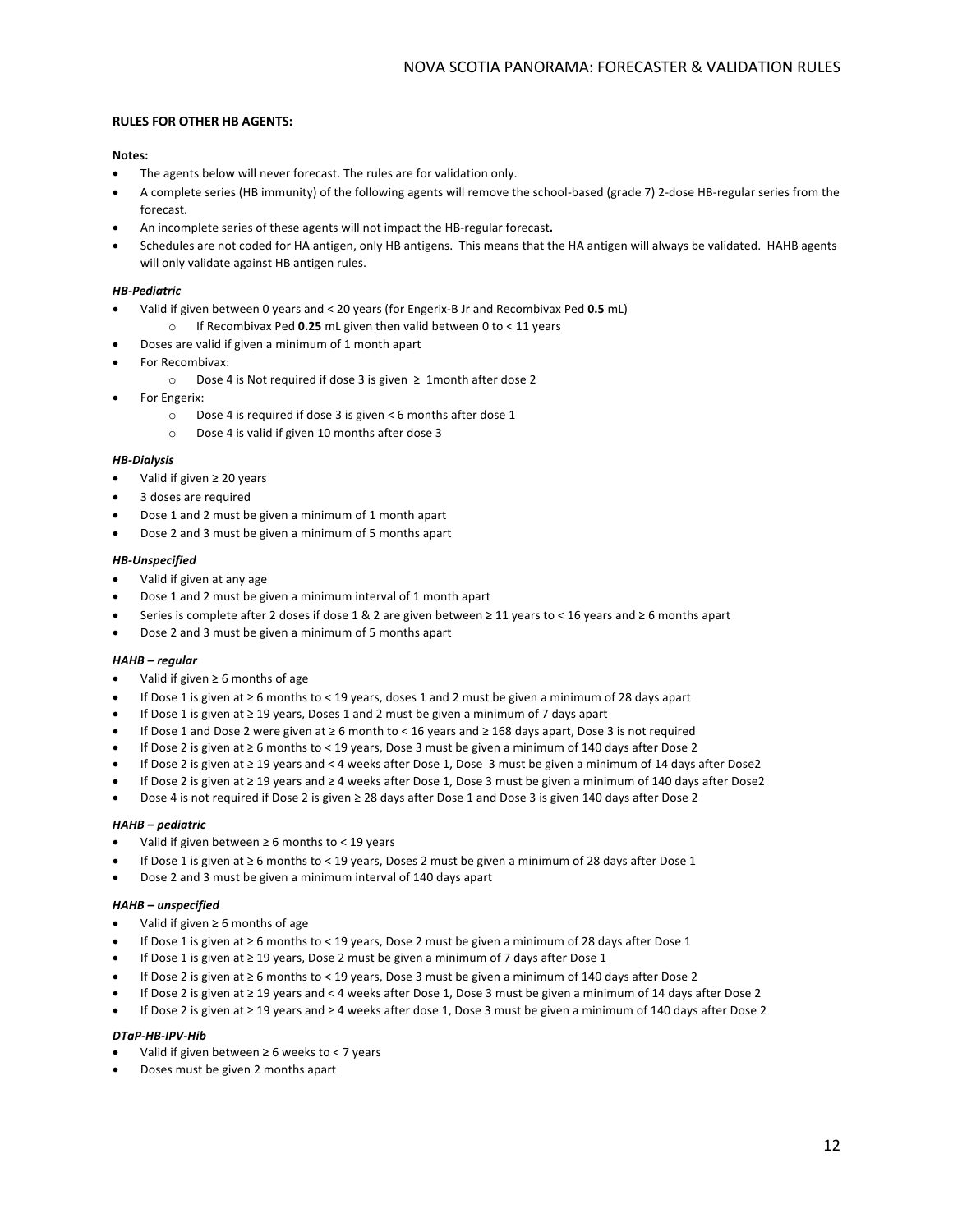| <b>DISEASE:</b>        | <b>HUMAN PAPILLOMA VIRUS (HPV)</b> |
|------------------------|------------------------------------|
| <b>FORECAST AGENT:</b> | $HPV-9$                            |

| <b>DOSE 1</b>                                       |                                                                                                         |
|-----------------------------------------------------|---------------------------------------------------------------------------------------------------------|
| <b>Due</b>                                          | September 1 and 11 years of age if born between September 2 and December 31 OR                          |
|                                                     | September 1 and 12 years of age if born between January 1 and September 1                               |
| Eligible<br>9 years of age                          |                                                                                                         |
| Overdue                                             | Due date + 4 months if < 15 years of age OR                                                             |
| Due date + 1 month if $\geq$ 15 years of age        |                                                                                                         |
| <b>Notes</b>                                        | HPV-9 will appear on the forecast at birth for:                                                         |
|                                                     |                                                                                                         |
| $\circ$                                             | Females born ≥ January 1, 1999 and<br>Males born ≥ January 1, 2003                                      |
| $\Omega$                                            | Dose 1 will stop being forecast at 19 years - 1 day                                                     |
| <b>DOSE 2</b>                                       |                                                                                                         |
| <b>Due</b>                                          | Dose $1 + 168$ days if dose 1 given at < 15 years of age OR                                             |
|                                                     | Dose $1 + 2$ months if dose 1 given at $\geq 15$ years of age                                           |
| Eligible                                            | Dose $1 + 168$ days if dose 1 given at < 15 years of age OR                                             |
|                                                     | Dose $1 + 4$ weeks if dose 1 given at $\geq 15$ years of age                                            |
| Overdue                                             | Due date + 4 months if dose 1 given at < 15 years of age OR                                             |
|                                                     | Due date + 1 month if dose 1 given at $\geq$ 15 years of age                                            |
|                                                     |                                                                                                         |
| <b>Notes</b>                                        | After valid dose 1, subsequent doses are forecasted only for the birth cohorts identified above         |
| $\bullet$                                           | If dose 1 given as HPV-4, dose 2 will be forecast as HPV-4                                              |
| $\bullet$                                           | Dose 2 completes the series if dose 1 was given at < 15 years                                           |
| $\bullet$                                           | If 2-dose series (dose 1 was given at < 15 years), dose 2 forecasting stops at 19 years $-1$ day        |
|                                                     | If 3-dose series (dose 1 given at ≥ 15 years of age), dose 2 forecasting stops at 19 years + 2 months   |
| <b>DOSE 3</b>                                       |                                                                                                         |
| Dose $2 + 4$ months<br><b>Due</b>                   |                                                                                                         |
| Eligible<br>Dose 2 + 12 weeks AND Dose 1 + 24 weeks |                                                                                                         |
| Overdue<br>Due date $+1$ month                      |                                                                                                         |
|                                                     |                                                                                                         |
| <b>Notes</b>                                        | Dose 3 is forecasted if dose 1 was given at ≥ 15 years or if interval between dose 1 and dose 2 is < 24 |
| weeks                                               |                                                                                                         |
|                                                     | Dose 3 forecasting stops at 19 years + 6 months                                                         |

#### **NOTES:**

- Doses given beyond 19 years are no longer publicly funded.
- *Interchangeability:*
- Doses of HPV-2 do not count towards completion of HPV-9 series. HPV-9 is forecasted even if HPV-2 series complete.
- HPV-unspecified does not count towards the completion of the HPV-9 series.
- Doses of HPV-4 will count towards completion of HPV-9 series.

- HPV-4, HPV-9 and HPV-unspecified are valid for all genders.
- A minimum interval of 4 weeks is required between any doses of HPV-4, HPV-2, HPV-unspecified, HPV-9 for the doses to be valid
- Doses up to 46 years  $-1$  day are valid
	- HPV-2 is not forecasted, but valid for:
		- o Females only
		- o ≥ 9 years to < 46 years
		- o Minimum of 4 weeks between doses 1 and 2
		- o Minimum of 12 weeks from dose 2 and 24 weeks from dose 1
		- o 3 doses if dose 1 was given at ≥ 15 years
		- o 2 doses if dose 1 was given < 15 years
- Once series is complete a minimum interval of 4 weeks is considered valid for any subsequent doses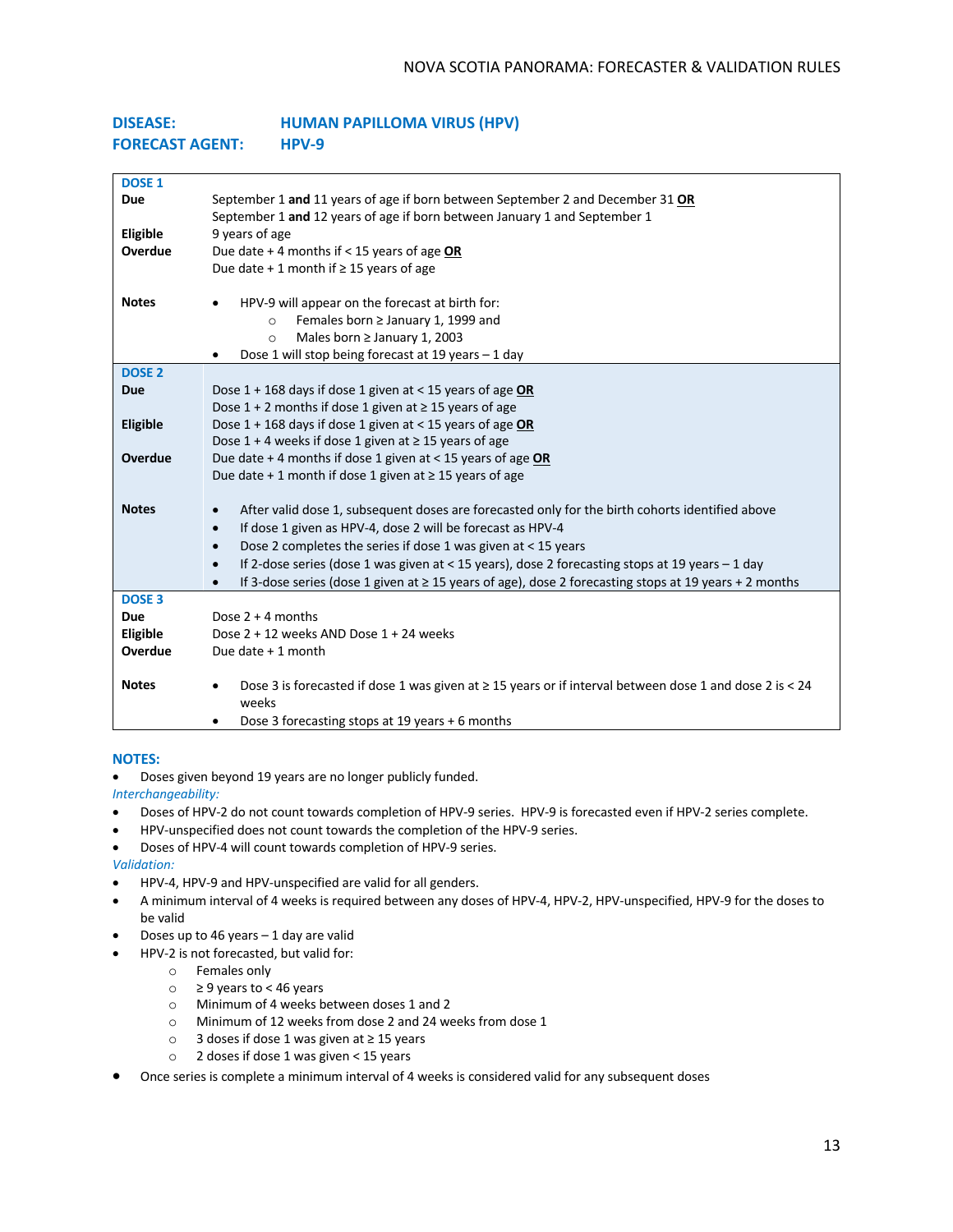# **DISEASE: INVASIVE MENINGOCOCCAL DISEASE – SEROGROUP C FORECAST AGENT: MEN-C-C**

| <b>DOSE 1</b><br><b>Due</b><br>Eligible<br>Overdue | 12 months of age<br>2 months of age<br>Due date $+1$ month                                                                                                                                                                  |
|----------------------------------------------------|-----------------------------------------------------------------------------------------------------------------------------------------------------------------------------------------------------------------------------|
| <b>Notes</b>                                       | Men-C-C will appear on the forecast at birth for those born $\geq 2004$ -01-01<br>Men-C-C remains on the forecast until 5 years of age + 1 month or until Men-C-<br>$\bullet$<br>ACYW-135 is given (whichever comes first). |

### **NOTES:**

### *Interchangeability:*

• If men-C-unspecified or Men-C-ACWY-135 is given at ≥ 12 months Men-C-C is removed from the forecast

#### *Validation:*

- Any number of doses given between ≥ 2 months to < 1 year, *and* given the minimum interval (see table below) apart, will be valid, but will not remove the dose due at 12 months from the forecast.
- No birth cohort restriction on validation. Doses are validated for anyone ≥ 2 months.
- If Men-C-ACYW-135 is given at ≥ 12 months, Men-C-C is removed from the forecast, but doses of Men-C-C will still be valid as long as minimum interval is met.
- For Historical Immunizations, Trade Name is a free text field. Men-C-C brands should be recorded as follows to ensure the correct validation and forecasting rules are triggered:
	- o Menjugate
	- o NeisVac-C

### **Minimum Intervals between Agents/Vaccine:**

| <b>Agent/Vaccine 1</b>                                           | <b>Agent/Vaccine 2</b>                                          | Min. Interval          | Source                                                                                                                                                                                                                        |
|------------------------------------------------------------------|-----------------------------------------------------------------|------------------------|-------------------------------------------------------------------------------------------------------------------------------------------------------------------------------------------------------------------------------|
| Men-C-C,<br>Men-C-ACYW-135,<br>Men-C-unspecified                 | Any other meningococcal vaccine                                 | 1 day                  | No support for a minimum interval in the<br>clinical guidelines, CIG, NACI, or product<br>monograph. 1 day was used as per<br>interaction rule: Men polysaccharides<br>and Men Conjugates cannot be given on<br>the same day. |
| <b>Neisvac</b>                                                   | Neisvac                                                         | 6 months               | Product monograph                                                                                                                                                                                                             |
| <b>Neisvac</b>                                                   | Menjugate, Men-C-unspecified,<br>and Men-C-C no brand specified | 4 weeks                | <b>Canadian Immunization Guide</b>                                                                                                                                                                                            |
| Menjugate, Men-C-<br>unspecified, Men-C-C                        | Neisvac                                                         | 4 weeks                | Canadian Immunization Guide                                                                                                                                                                                                   |
| Men-C-C, Men-C-<br>ACYW-135, Men-C-<br>unspecified               | Men-B                                                           | No minimum<br>interval |                                                                                                                                                                                                                               |
| Men-P-ACYW-135,<br>Men-P-A,<br>Men-P-AC, or<br>Men-P-unspecified | Men-C-C,<br>Men-C-ACYW-135, or<br>Men-C-unspecified             | 24 weeks               | Canadian Immunization Guide                                                                                                                                                                                                   |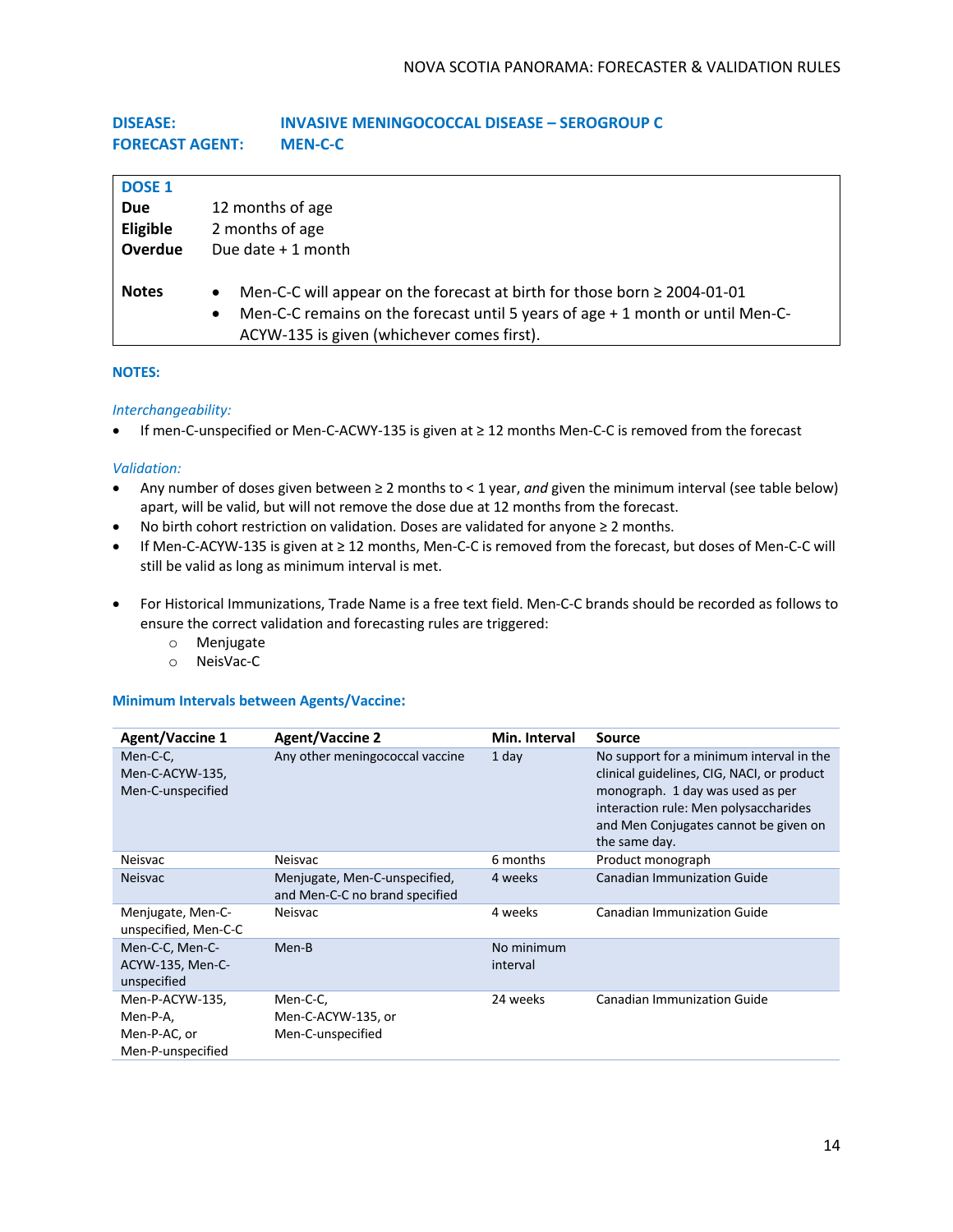# **DISEASE: INVASIVE MENINGOCOCCAL DISEASE – SEROGROUPS A,C,Y,W-135 FORECAST AGENT: MEN-C-ACYW-135**

| <b>DOSE 1</b> |                                                                                                        |  |  |
|---------------|--------------------------------------------------------------------------------------------------------|--|--|
| <b>Due</b>    | September 1 and 11 years of age if born between September 2 and December 31 OR                         |  |  |
|               | September 1 and 12 years of age if born between January 1 and September 1                              |  |  |
| Eligible      | $\geq$ 9 months of age                                                                                 |  |  |
| Overdue       | Due date $+$ 4 months                                                                                  |  |  |
|               |                                                                                                        |  |  |
| <b>Notes</b>  | Men-C-ACYW-135 will appear on the forecast at birth for those born ≥ 1994-01-01<br>$\bullet$           |  |  |
|               | If a dose is given at $\geq 8$ years of age then the dose at 11-12 will not be forecasted<br>$\bullet$ |  |  |
|               | Men-C-ACYW-135 will stop being forecast at 19 years - 1 day<br>$\bullet$                               |  |  |
|               | *see below for product specific validation<br>$\bullet$                                                |  |  |

# **NOTES:**

- Any number of doses given between ≥ 2 months of age to < 8 years of age *and* given the minimum interval (see table below) apart, will be valid, but will not remove the dose due at age 11-12 years (grade 7) from the forecast.
- Any number of doses given < 56 years are valid as long as the minimum interval and age criteria are met.
	- \*Product specific minimum age for validation:
		- o Menveo: ≥ 2 months
		- o Menactra or no brand specified: ≥ 9 months
		- o Nimenrix: ≥ 6 weeks
- For Historical Immunizations, Trade Name is a free text field. The Men-C-ACYW-135 brands should be recorded as follows to ensure the correct validation and forecasting rules are triggered:
	- o Menactra
	- o Nimenrix
	- o Menveo

# **Minimum Intervals between Agents/Vaccine:**

| <b>Agent/Vaccine 1</b>                                           | <b>Agent/Vaccine 2</b>                              | Min. Interval          | Source                                                                                                                                                                                                                        |
|------------------------------------------------------------------|-----------------------------------------------------|------------------------|-------------------------------------------------------------------------------------------------------------------------------------------------------------------------------------------------------------------------------|
| Men-C-C,<br>Men-C-ACYW-135,<br>Men-C-unspecified                 | Any other meningococcal vaccine                     | 1 day                  | No support for a minimum interval in the<br>clinical guidelines, CIG, NACI, or product<br>monograph. 1 day was used as per<br>interaction rule: Men polysaccharides<br>and Men Conjugates cannot be given on<br>the same day. |
| Men-C-C, Men-C-<br>ACYW-135, Men-C-<br>unspecified               | Men-B                                               | No minimum<br>interval |                                                                                                                                                                                                                               |
| Menactra or no Trade<br>Name specified                           | Men-C-ACYW-135 no Trade Name<br>specified           | 3 months               |                                                                                                                                                                                                                               |
| Menveo                                                           | Men-C-ACYW-135 no Trade Name<br>specified           | 2 months               |                                                                                                                                                                                                                               |
| <b>Nimenrix</b>                                                  | Men-C-ACYW-135 no Trade Name<br>specified           | 4 weeks                |                                                                                                                                                                                                                               |
| Men-P-ACYW-135,<br>Men-P-A,<br>Men-P-AC, or<br>Men-P-unspecified | Men-C-C,<br>Men-C-ACYW-135, or<br>Men-C-unspecified | 24 weeks               | <b>Canadian Immunization Guide</b>                                                                                                                                                                                            |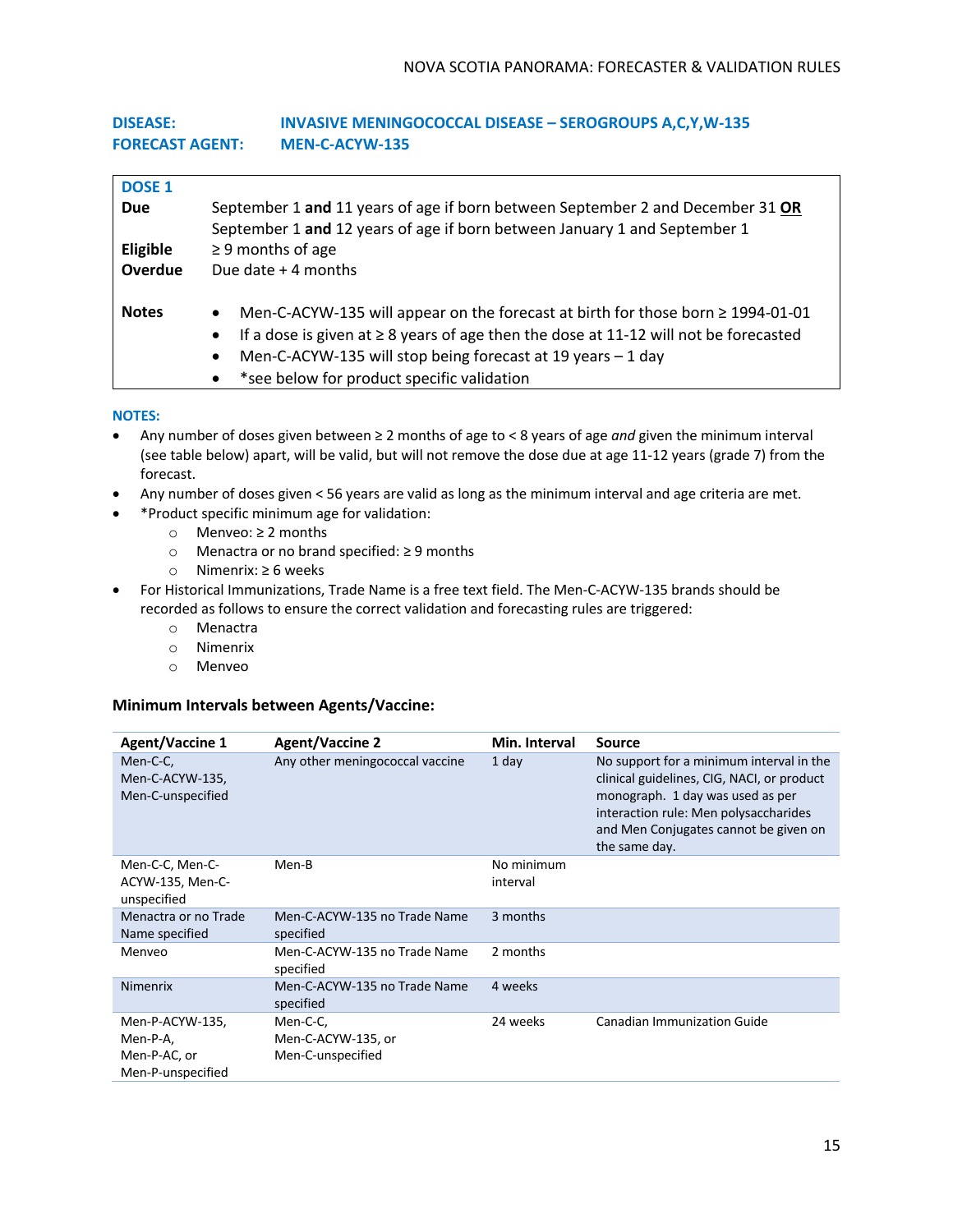| <b>DISEASE:</b>        | <b>MEASLES, MUMPS, RUBELLA, VARICELLA</b> |
|------------------------|-------------------------------------------|
| <b>FORECAST AGENT:</b> | <b>MMRV</b>                               |

| <b>SCHEDULE:</b> | Routine 2-dose schedule for those born $\geq$ 2006                            |
|------------------|-------------------------------------------------------------------------------|
| <b>DOSE 1</b>    |                                                                               |
| <b>Due</b>       | 12 months of age                                                              |
| Eligible         | 12 months of age                                                              |
| Overdue          | Due date $+1$ month                                                           |
|                  |                                                                               |
| <b>Notes</b>     | MMRV will appear on the forecast from birth to 13 years $-1$ day<br>$\bullet$ |
|                  | MMRV is forecast if $<$ 13 years<br>$\circ$                                   |
|                  | MMR and V forecast separately if $\geq 13$ years<br>$\circ$                   |
| <b>DOSE 2</b>    |                                                                               |
| <b>Due</b>       | 18 months of age                                                              |
| <b>Eligible</b>  | 18 months of age AND Dose 1 + 4 weeks                                         |
|                  | Due date $+1$ month                                                           |
| <b>Overdue</b>   |                                                                               |
|                  | If dose 1 given $<$ 12 months then dose 2:<br>$\bullet$                       |
| <b>Notes:</b>    | Due: 12 months of age AND dose $1 + 4$ weeks<br>$\Omega$                      |
|                  | Eligible: 12 months of age AND dose $1 + 4$ weeks<br>$\Omega$                 |
|                  | Overdue: due date + 1 month<br>$\bigcirc$                                     |
| <b>DOSE 3</b>    | Only relevant if dose 1 received $<$ 12 months                                |
|                  |                                                                               |
| <b>Due</b>       | 18 months of age AND dose $2 + 4$ weeks                                       |
| Eligible         | 18 months of age AND dose 2 + 4 weeks                                         |
| Overdue          | Due date + 1 month                                                            |

### **VALIDATION:**

- MMRV will be valid from 12 months until forever
- MMRV given prior to 12 months will be marked as invalid
	- $\circ$  However, the M, Mu, R antigen components will be valid from 6 months to forever; the Var antigen will validate at 12 months
- Due to a limitation with the forecaster, min and max eligibility for validation cannot be applied at the Agent level. For example, a validation max age of <13 cannot be applied to the MMRV agent. This is because the MMR, MMRV and Var agents all share the same antigens. This limitation only impacts validation. The forecasting rules can be specified at the agent level (e.g. MMRV will only be forecast if <13 years).

### **INTERACTION RULES:**

- MMRV not valid if administered on same day as any immune globulin.
- MMRV is valid if administered 11 months after any Ig. This is based on the longest recommended interval. However, depending on the Ig dose given a clinical decision re: a shorter interval may be required.
- Ig must be recorded first in Panorama to trigger these interaction rules.
- MMRV is valid if administered on same day as other live antigens. If not administered on same day, MMRV valid if administered 4 weeks after other live antigens.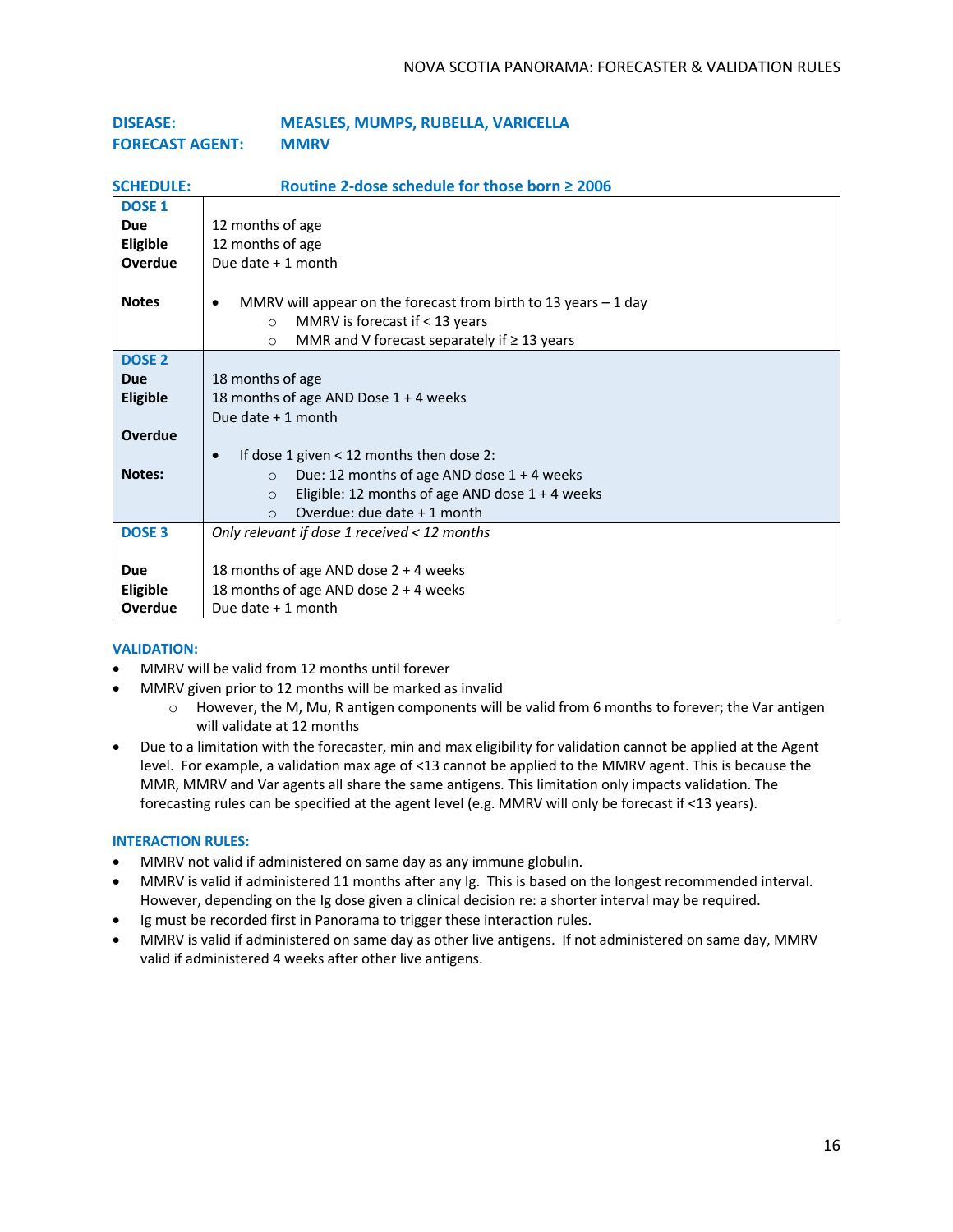| <b>DISEASE:</b>         | <b>MEASLES, MUMPS, RUBELLA, VARICELLA</b> |
|-------------------------|-------------------------------------------|
| <b>FORECAST AGENTS:</b> | <b>MMR, Var</b>                           |

| <b>SCHEDULE:</b>  | Born between 1996 and 2005                                          |
|-------------------|---------------------------------------------------------------------|
| <b>DOSE 1</b>     |                                                                     |
| Agent(s)          | MMR, Var                                                            |
| <b>Due</b>        | 12 months of age                                                    |
| Eligible          | 12 months of age                                                    |
| Overdue           | Due date + 1 month                                                  |
| <b>Notes</b>      | MMR will appear on the forecast from birth to forever<br>٠          |
|                   | Dose 1 of Var will appear on the forecast until it is received<br>٠ |
| DOSE <sub>2</sub> |                                                                     |
| Agent             | <b>MMR</b>                                                          |
| <b>Due</b>        | 18 months of age                                                    |
| Eligible          | 18 months of age AND dose $1 + 4$ weeks                             |
| <b>Overdue</b>    | Due date + 1 month                                                  |

#### **SCHEDULE: Born between 1970 and 1996**

| <b>DOSE 1</b> |                                                               |
|---------------|---------------------------------------------------------------|
| Agent         | <b>MMR</b>                                                    |
| <b>Due</b>    | 18 years                                                      |
| Eligible      | 6 months of age                                               |
| Overdue       | Due date $+1$ month                                           |
| <b>Notes</b>  | MMR will remain on the forecaster until received<br>$\bullet$ |
|               | Var will not forecast<br>$\bullet$                            |
|               | If client born < 1970 dose 1 will validate<br>$\bullet$       |
| <b>DOSE 2</b> |                                                               |
| Agent         | <b>MMR</b>                                                    |
| <b>Due</b>    | Dose $1 + 4$ weeks                                            |
| Eligible      | Dose $1 + 4$ weeks                                            |
| Overdue       | Due date $+1$ month                                           |
| <b>Notes</b>  |                                                               |

#### **Notes:**

- If born < 1970 dose 1 and 2 will not be forecast but will validate based on the criteria above
- Additional doses of MMR are valid if 4 weeks from previous dose
- MMR is valid from 6 months until forever
- M, Mu, R are valid from 6 months to forever
- Var is valid from 12 months to forever
- Additional doses of Var are valid if 4 weeks from previous doses
- *Interaction Rules:*
- MMR not valid if administered on same day as any immune globulin.
- MMR is valid if administered 11 months after any Ig. This is based on the longest recommended interval. However, depending on the Ig dose given a clinical decision re: a shorter interval may be required.
- Ig must be recorded first in Panorama to trigger these interaction rules.
- MMR is valid if administered on same day as other live antigens. If not administered on same day, MMR valid if administered 4 weeks after other live antigens.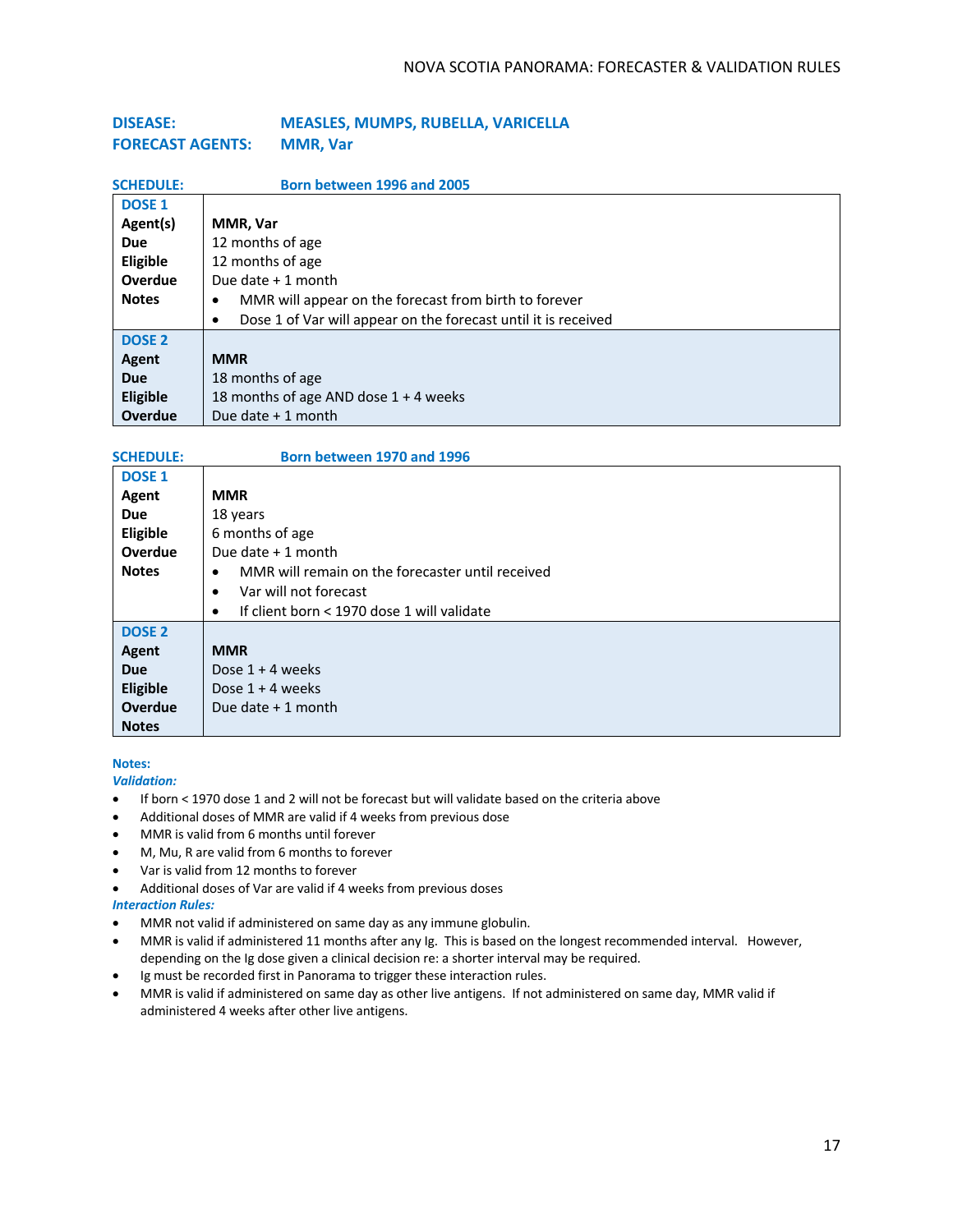| <b>DISEASE:</b>        | <b>INVASIVE PNEUMOCOCCAL DISEASE</b> |
|------------------------|--------------------------------------|
| <b>FORECAST AGENT:</b> | PNEU-C-13                            |

| <b>DOSE 1</b>   |                                                                                       |
|-----------------|---------------------------------------------------------------------------------------|
| <b>Due</b>      | 2 months of age                                                                       |
| Eligible        | 6 weeks of age                                                                        |
| <b>Overdue</b>  | Due date + 1 month                                                                    |
|                 |                                                                                       |
| <b>Notes:</b>   | Pneu-C-13 series will be forecasted from birth to < 5 years<br>$\bullet$              |
| <b>DOSE 2</b>   |                                                                                       |
| <b>Due</b>      | 4 months of age                                                                       |
| <b>Eligible</b> | Dose $1 + 8$ weeks                                                                    |
| <b>Overdue</b>  | Due date + 1 month                                                                    |
|                 |                                                                                       |
| <b>Notes:</b>   | Dose 2 is forecasted if dose 1 is given at < 2 years of age<br>$\bullet$              |
| <b>DOSE 3</b>   |                                                                                       |
| <b>Due</b>      | 12 months of age                                                                      |
| Eligible        | Dose 2 + 8 weeks                                                                      |
| Overdue         | Due date $+1$ month                                                                   |
|                 |                                                                                       |
| Notes:          | Dose 3 is forecasted if dose 1 is given at < 1 year of age<br>$\bullet$               |
|                 | Dose 3 is not forecasted if dose 2 is given at $\geq$ 2 years<br>$\bullet$            |
| <b>DOSE 4</b>   |                                                                                       |
| <b>Due</b>      | 12 months of age                                                                      |
| <b>Eligible</b> | Dose $3 + 8$ weeks                                                                    |
| Overdue         | Due date + 1 month                                                                    |
|                 |                                                                                       |
| <b>Notes:</b>   | Dose 4 is only forecasted if all previous doses given at < 1 year of age<br>$\bullet$ |

# **Notes:**

• The number of doses is dependent on age at first dose and the client's current age

# *Interchangeability:*

• Pneu-C-7, Pneu-C-10, Pneu-C-unspecified will count towards the completion of the Pneu-C-13 series

- The minimum valid interval after a dose of Pneu-P-23 or Pneu-P-Unspecified is 1 year
- Additional doses are accepted as valid with a minimum interval of 8 weeks between doses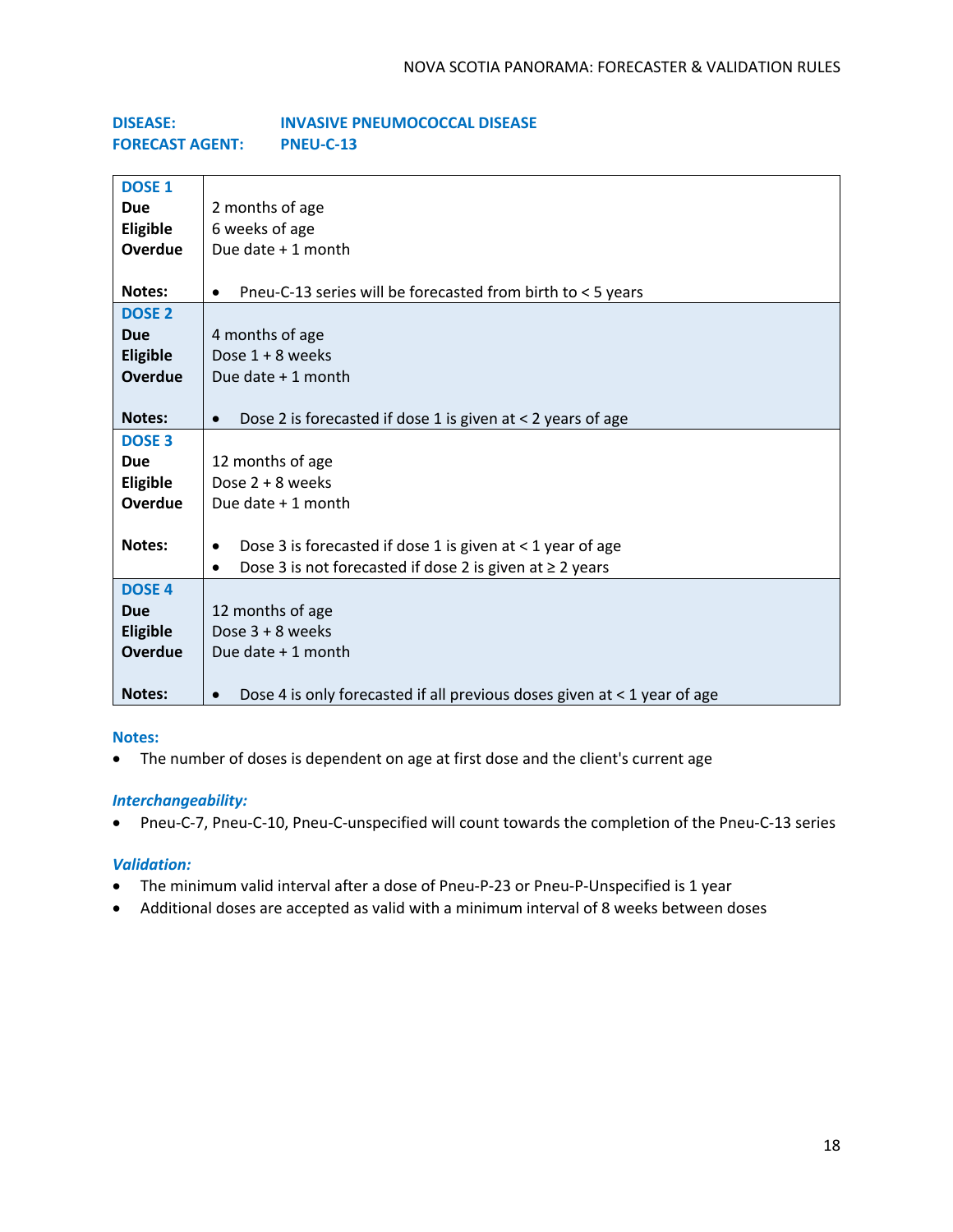# **DISEASE: INVASIVE PNEUMOCOCCAL DISEASE FORECAST AGENT: PNEU-P-23**

| <b>DOSE 1</b>   |                                                                                            |
|-----------------|--------------------------------------------------------------------------------------------|
| <b>Due</b>      | 65 years of age                                                                            |
| <b>Eligible</b> | 2 years of age                                                                             |
| Overdue         | Due date $+1$ month                                                                        |
| Notes:          | Pneu-P-23 will be forecasted from birth until given at $\geq$ 65 years of age<br>$\bullet$ |

# **Notes:**

- Doses given at < 65 years of age and additional doses will be counted as valid if they meet the minimum interval requirements:
	- o 3 years: if previous dose given at < 11 years AND ≤ 2014-12-31
	- o 5 years: if previous dose given at ≥ 11 years AND ≤ 2014-12-31 OR previous dose given ≥ 2015-01-01
- The minimum valid interval after a dose of any Pneu-C-7, Pneu-C-10, Pneu-C-13, and Pneu-Cunspecified is 8 weeks.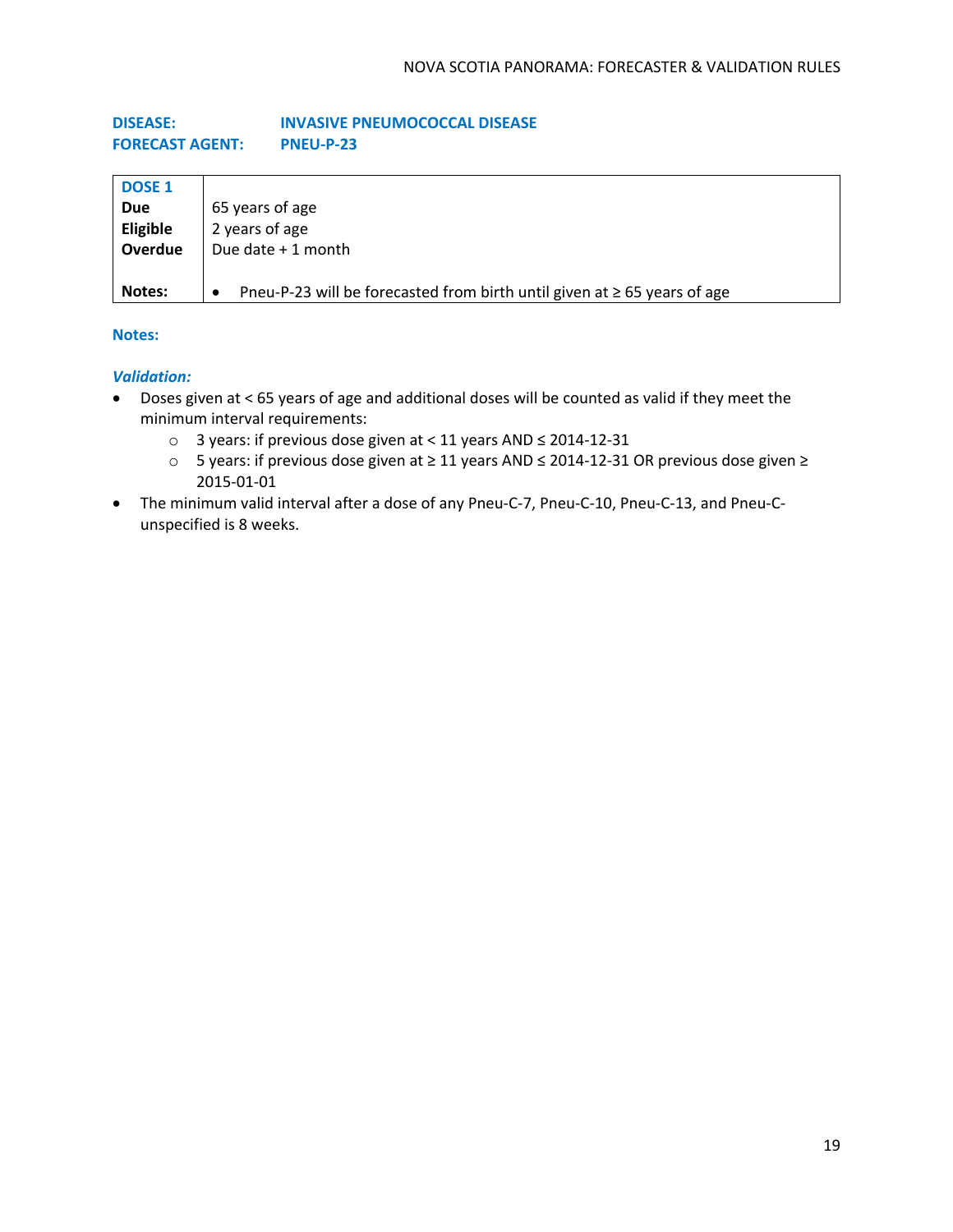# **DISEASE: INFLUENZA AGENT: Influenza-quad, Influenza-trivalent, Influenza-unspecified**

- Influenza agents will not forecast. The rules below are for validation only.
- Children < 9 years, with no previous dose require a 2 dose series.
- Children < 9 years, with a previous dose require only 1 dose annually.
- Any of the following Influenza Agents will be validated (must meet product min and max rules below):
	- o Influenza-quad
	- o Influenza-trivalent
	- o Influenza-unspecified

# Product Minimum and Maximum ages for validation:

| Agent               | Product                | <b>Minimum</b> | <b>Maximum</b> |
|---------------------|------------------------|----------------|----------------|
|                     | <b>FluLaval Tetra</b>  | 6 months       | forever        |
| Influenza-quad      | <b>Fluzone Quad</b>    | 6 months       | forever        |
|                     | <b>Flumist</b>         | 2 years        | 59 years       |
|                     | Agriflu                | 6 months       | forever        |
|                     | Fluad                  | 65 years       | forever        |
|                     | <b>Fluad Pediatric</b> | 6 months       | 23 months      |
| Influenza-trivalent | Fluviral               | 6 months       | forever        |
|                     | Fluzone                | 6 months       | forever        |
|                     | Fluzone High-dose      | 65 years       | forever        |
|                     | Influvac               | 18 years       | forever        |
|                     | Vaxigrip               | 6 months       | forever        |
| Influenza-          |                        | 6 months       | forever        |
| unspecified         |                        |                |                |

• Any number of doses recorded will be validated if they meet 4 week minimum interval eligibility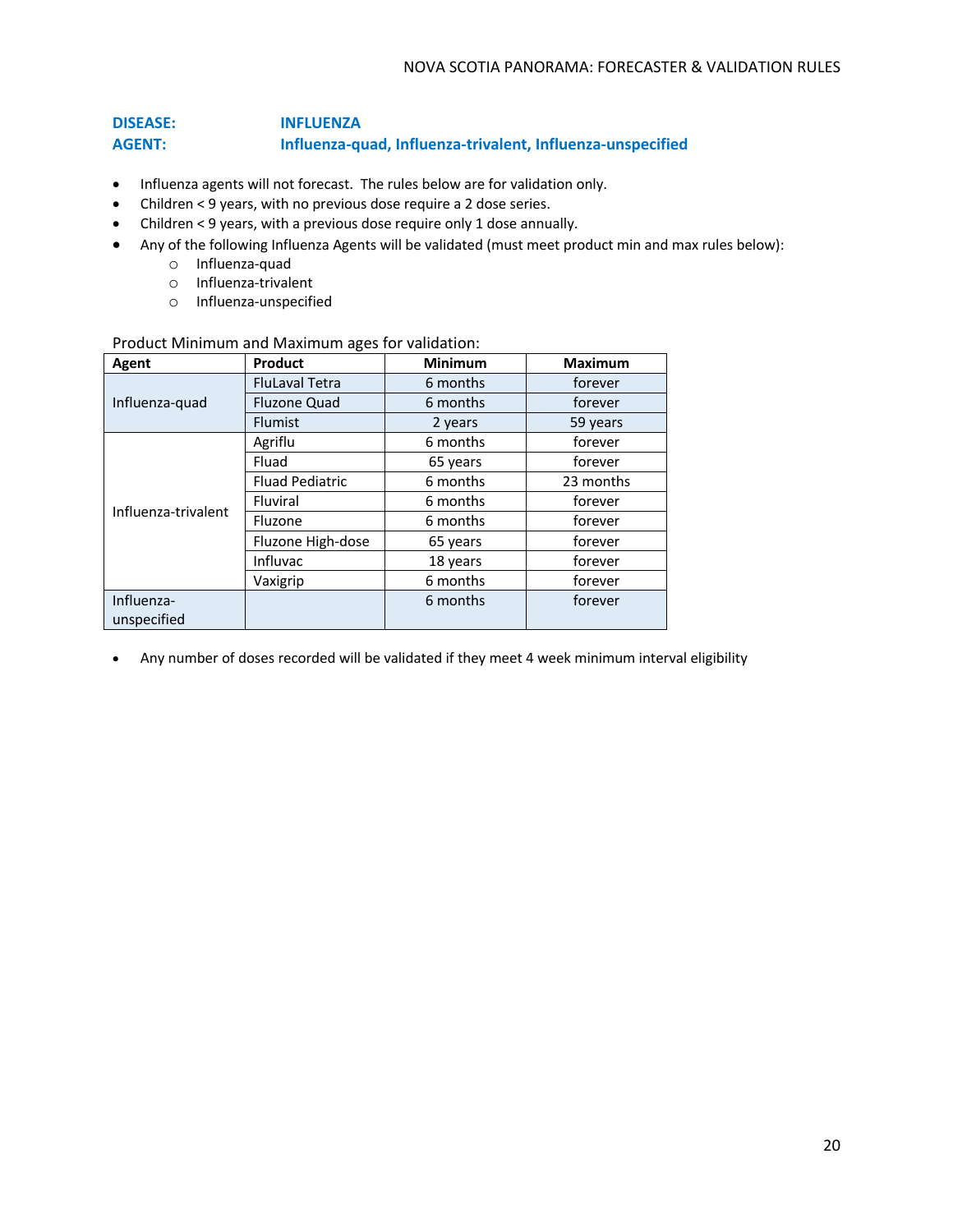| <b>DISEASE:</b>        | <b>ROTAVIRUS</b>                                                                                        |  |
|------------------------|---------------------------------------------------------------------------------------------------------|--|
| <b>FORECAST AGENT:</b> | ROT-5                                                                                                   |  |
| <b>DOSE 1</b>          |                                                                                                         |  |
| <b>Due</b>             | 2 months of age                                                                                         |  |
| Eligible               | 6 weeks of age                                                                                          |  |
| <b>Overdue</b>         | Due date + 1 month                                                                                      |  |
| <b>Notes</b>           | Dose 1 will appear on the forecast at birth for those born on or after November 1,<br>$\bullet$<br>2019 |  |
|                        | Dose 1 will be removed from the forecast at 15 weeks of age<br>$\bullet$                                |  |
| <b>DOSE 2</b>          |                                                                                                         |  |
| <b>Due</b>             | 4 months of age $AND$ dose $1 + 2$ months                                                               |  |
| Eligible               | Dose $1 + 4$ weeks                                                                                      |  |
| Overdue                | Due date + 1 month                                                                                      |  |
| <b>Notes</b>           | Dose 2 will be removed from the forecast at 8 months of age<br>$\bullet$                                |  |
| <b>DOSE 3</b>          |                                                                                                         |  |
| <b>Due</b>             | 6 months of age $AND$ dose $2 + 2$ months                                                               |  |
| <b>Eligible</b>        | Dose $2 + 4$ weeks                                                                                      |  |
| <b>Overdue</b>         | Due date $+1$ month                                                                                     |  |
| <b>Notes</b>           | Dose 3 will be removed from the forecast at 8 months of age<br>$\bullet$                                |  |

# *Validation:*

- No birth cohort restrictions on validation.
- No validation rules are set for Rot-1 therefore Rot-1 will not count towards Rot-5 schedule.

# *Agent Interchangeability:*

- Rot-5 and Rot-unspecified are interchangeable. Doses of Rot-unspecified will count towards Rot-5 schedule.
- Rot-5 and Rot-1 are NOT interchangeable. Rot-1 will not count towards Rot-5 schedule. If a client has historical or out of province doses of Rot-1 recorded, the Rot-5 schedule will not be impacted (e.g. a client has a complete 2 dose series of Rot-1, Rot-5 series will still forecast).

# *Agent Interactions:*

• There must be 4 weeks between a recorded dose of Rot-1 and a dose of Rot-5 or Rot-unspecified.